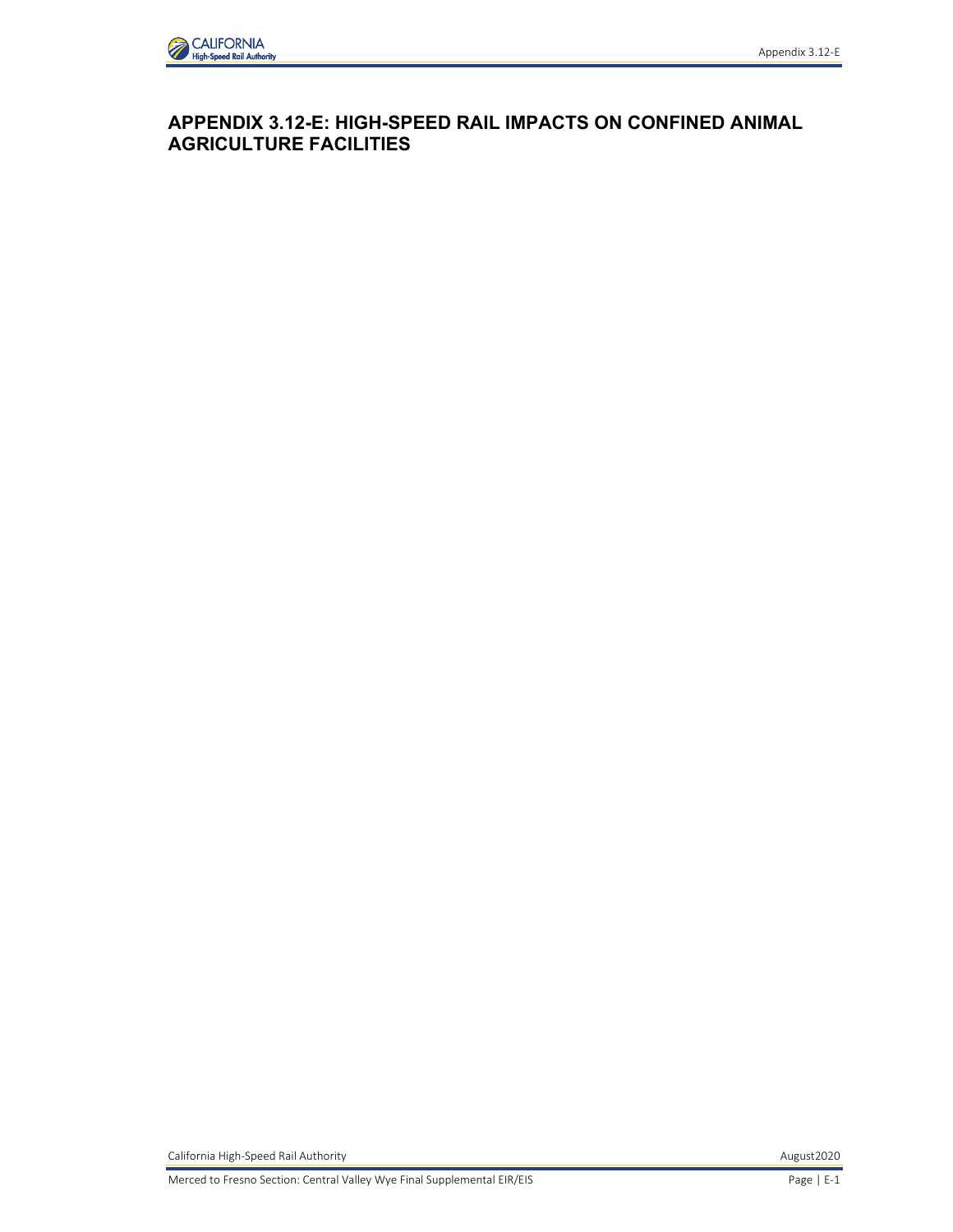

# **APPENDIX 3.12-E: HIGH-SPEED RAIL IMPACTS ON CONFINED ANIMAL AGRICULTURE FACILITIES**

# **EXECUTIVE SUMMARY**

This appendix examines the potential impacts associated with the Central Valley Wye alternatives as a result of acquisition of confined animal agriculture facilities and waste disposal lands used by confined animal agriculture facilities in Merced and Madera Counties.1 This appendix is composed of two parts. The first part of this appendix evaluates the impacts of the Central Valley Wye alternatives on confined animal agriculture facilities, including loss of property, loss of capital improvements, parcel severance, and indirect impacts related to on-site wastewater management as a result of displacement of capital improvements. The second part of this appendix evaluates impacts of the Central Valley Wye alternatives on wastewater disposal lands used for wastewater management, both on and off-site. Two attachments follow at the end.

# **Resource Study Areas**

The resource study area (RSA) for the study of confined animal agriculture facilities consists of acreage classified as Confined Animal Agriculture under the Farmland Mapping and Monitoring Program within 100 feet of the high-speed rail (HSR) track centerline. The RSA for impacts on wastewater land application parcels is the set of permitted parcels approved for the confined animal agriculture facilities affected by the Central Valley Wye alternatives.

# **Confined Animal Agriculture Facilities**

Confined animal agriculture facilities in the RSA consist of multiple-parcel facilities, with the parcels sometimes contiguous and sometimes nonadjacent. Facilities in the RSA include both dairies and heifer ranches. Capital improvements include holding facilities, milking facilities, wastewater treatment facilities, and associated storage facilities.

There are nine confined animal agriculture facilities along the State Route (SR) 152 (North) to Road 13 Wye Alternative, five along the SR 152 (North) to Road 19 Wye Alternative, eleven along the Avenue 21 to Road 13 Wye Alternative, and five along the SR 152 (North) to Road 11 Wye Alternative. The figures in Attachment 1, Impacts on Confined Animal Agriculture Facilities, show confined animal agriculture facilities affected by the Central Valley Wye alternatives.

# **Wastewater Disposal**

The RSA for the wastewater disposal lands consists of all lands permitted by the confined animal agriculture facilities affected by the Central Valley Wye alternatives. The figures in Attachment 2, Impacts on Wastewater Disposal Lands, show wastewater disposal lands associated with the confined animal agriculture facilities affected by the Central Valley Wye alternatives.

# **Methods Used to Evaluate Impacts**

The Central Valley Wye alternatives and related improvements would affect several aspects of confined animal agriculture facilities during construction. This section presents the methods used to evaluate impacts on confined animal agriculture facilities.

Construction impacts are direct impacts on confined animal agriculture facilities, impacts on capital improvements, indirect impacts related to on-site wastewater management as a result of displacement of capital improvements, and indirect impacts related to construction noise and vibration. Operations impacts that affect confined animal agriculture facilities are noise and

 $1$  Some operations have enough cropland on-site to manage their solid waste and wastewater. Other operations must move waste off-site to comply with these regulations. *On-site wastewater management* involves treating wastewater within the footprint of the agricultural facility. *Off-site wastewater management* involves treating wastewater outside the footprint of the agricultural facility, including on adjacent parcels. Solid waste (manure) can also be managed either on-site or off-site.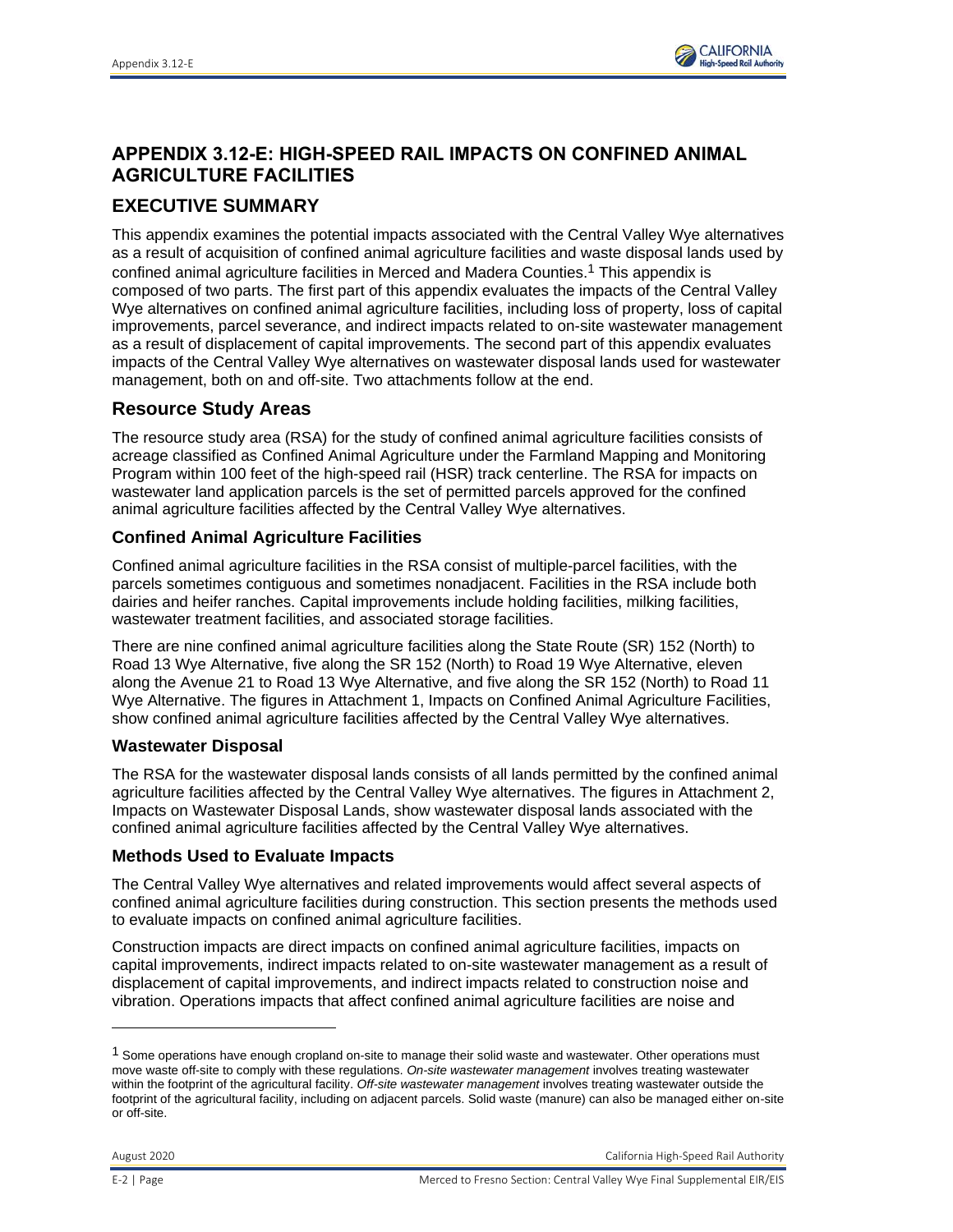

vibration as a result of Central Valley Wye operation, including train movement. Analysts used the following data sources and approaches to assess impacts:

- Analysts determined direct impacts using data from the Farmland Mapping and Monitoring Program, parcel data provided by the counties, and facility data provided by the Central Valley Regional Water Quality Control Board (Central Valley RWQCB) Sacramento and Fresno offices (Central Valley RWQCB 2011, 2012).
- Analysts determined impacts on capital improvements using aerial imagery and geographic information systems.
- Analysts evaluated the amount of wastewater land affected using Dairy Annual Reports and Land Application Area Maps (Central Valley RWQCB 2011, 2012) and reviewing aerial imagery of wastewater-permitted land to determine the acreage of land with the potential for manure management.
- To assess both construction and operations indirect noise and vibration impacts, the minimum distance from the track centerline required for confined animal holding facilities such as milking facilities is 100 feet, based on the more conservative of the two following metrics: (1) the Federal Railroad Administration–established threshold for HSR noise impacts on livestock of 100 A-weighted decibels sound exposure level at 100 feet, and (2) the Federal Railroad Administration–established threshold for vibration at 75 velocity decibels at 70 feet (Authority 2012).

Impacts range in severity from the potential for relocation of the entire operation or the need to relocate key facilities elsewhere on the operation (e.g., animal holding areas and wastewater treatment ponds) to minor impacts resulting from Central Valley Wye acquisition of land that does not contain any key capital improvement facilities used in the operation. Analysts determined the severity of the impact using the following criteria:

- **Severe**—Operations are unlikely to continue in same location.
- **Moderate**—Relocation of facilities at current location, but operations are likely to continue.
- **Negligible**—No facilities are affected and acquisition of non-facility land would not bisect the operation.

Confined animal agriculture facilities are frequently located on land that is permitted for disposal of wastewater (discussed under *Wastewater Management*), and use cropland on-site to manage their wastewater. Central Valley Wye acquisition of on-site wastewater disposal land could force confined animal agriculture facilities to alter their current manure management plans and thereby create a need to find replacement locations for wastewater and likely result in need for new permits. Confined animal agriculture facilities in the Central Valley, including Merced and Madera Counties, face restrictions on the discharge of wastes from dairy facilities (Central Valley RWQCB 2013). If replacement lands are not available or if it is not economically feasible for an operation to move its wastewater to available lands, facilities would be required to reduce waste production (i.e., reduce the number of animals at the facility).

Confined animal agriculture facilities have two main waste streams: manure and wastewater. The Central Valley RWQCB requires these facilities to file waste disposal management plans. The facilities dispose of both waste streams on croplands permitted by the Central Valley RWQCB, but these two waste streams have different requirements.

Manure is typically spread onto permitted cropping areas. Disposal of manure typically occurs by truck transport from barns to either on-site (i.e., on-facility) or off-site disposal lands.

Wastewater typically requires treatment before being disposed of onto wastewater disposal lands. The most common treatment is detention in a pond or a series of ponds. Detention separates solids from liquids, resulting in clarification of wastewater. Waste disposal plans must include certification of wastewater detention pond capacity by a licensed engineer. Wastewater is distributed onto permitted wastewater land application areas after clarification in the wastewater

California High-Speed Rail Authority August2020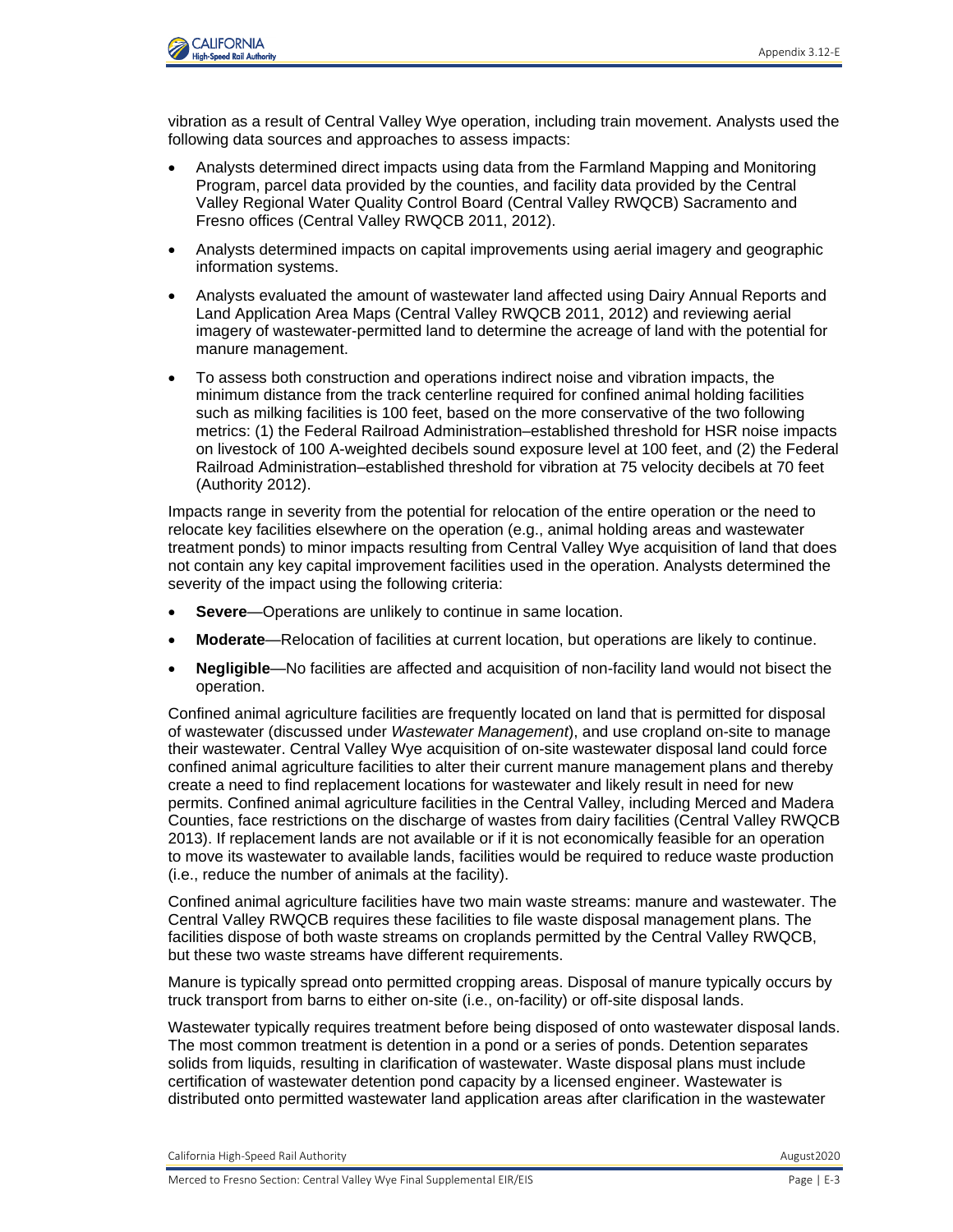

treatment ponds. Disposal of wastewater typically occurs via pipelines either on-site or on adjacent parcels permitted as wastewater disposal lands (Central Valley RWQCB 2013). In both cases, the volumes of wastes applied to land cannot exceed the capacity of the land and the crop being grown to absorb the wastes agronomically.

Loss of pond capacity would have the greatest impact because reductions in pond capacity below the level required for a specified herd size require either installation of replacement pond capacity and re-certification of capacity by a licensed engineer, or reduction in herd size. Any substantial project-related reduction in pond capacity would affect confined animal agriculture operational feasibility.

Loss of wastewater disposal lands, if the displacement were too large to be accommodated in the available remaining permitted area of on-site or adjacent wastewaster disposal lands, would have a greater impact than loss of lands for solid waste disposal. Pipeline infrastructure is limited, and wastewater disposal options are therefore typically more limited than manure disposal options. If replacement permitted area of on-site or adjacent wastewater disposal is not available, the landowner would be required to build infrastructure or reduce herd size. Any substantial projectrelated reduction in wastewater disposal capacity would have affect confined animal agriculture operational feasibility.

Loss of any amount of wastewater pond capacity would be a severe impact. Loss of 10 percent of wastewater disposal lands or more would constitute a moderate impact, because the loss would require the operator to make a substantial change in operations, whereas loss of wastewater disposal land area of less than 10 percent would constitute a negligible impact. Replacement of solid waste disposal areas, while subject to Central Valley RWQCB permitting, is typically somewhat less onerous than replacement of wastewater treatment ponds or wastewater disposal lands because it involves little or no construction and engineering cost, and this analysis did not consider it.

# **CONFINED ANIMAL AGRICULTURAL FACILITIES**

This section describes the impacts on each of the confined animal agriculture facilities affected by the Central Valley Wye alternatives. The discussion groups the operations according to severe, moderate, and negligible impacts.

- **Severe**—Operations are unlikely to continue in same location. Criteria include loss of a substantial portion of the facility's acreage, loss of permitted facilities such as wastewater treatment ponds or wastewater application lands, loss of capital improvements, and substantial noise impacts.
- **Moderate**—Relocation of facilities at current location, but operations are likely to continue. Criteria include loss of a portion of the facility's acreage, limited impact on facilities, and moderate noise impacts.
- **Negligible**—No facilities are affected and acquisition of non-facility land would not bisect the operation, limited noise impacts.

Figures in Attachment 1 show the confined animal agriculture facilities affected by the Central Valley Wye alternatives. Table 1 summarizes the impacts by alternative on confined animal agriculture facilities. Table 2 provides a listing of all affected facilities within 100 feet of the track centerline. Table 3 provides a parcel-by-parcel listing of the existing wastewater treatment ponds that would be affected by each alternative. This table provides the total acres of each pond affected as well as the percentage of the pond's area affected. A discussion of each dairy by alternative follows the tables, indicating whether the impacts are severe, moderate, or negligible.

August 2020 California High-Speed Rail Authority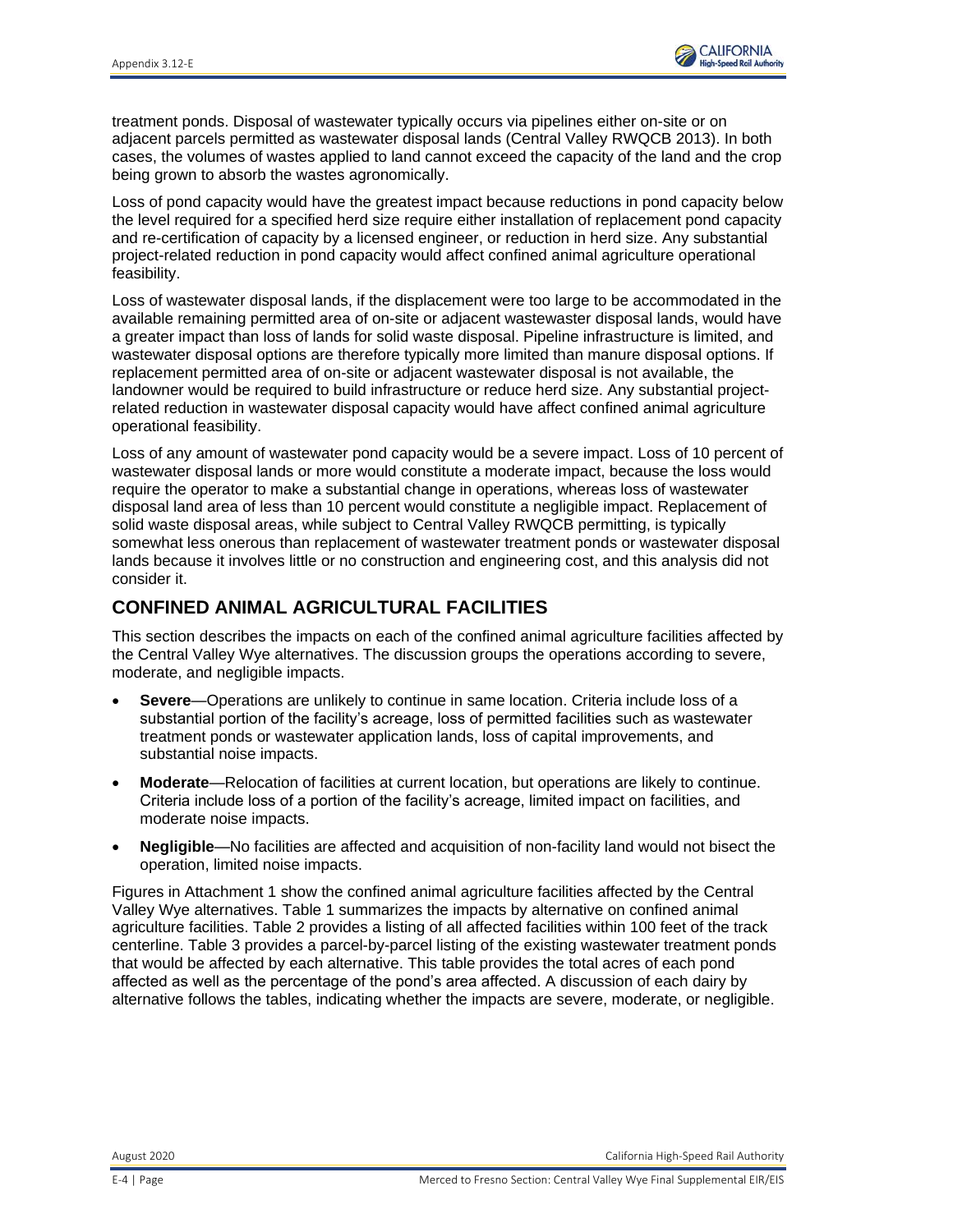

|                               | <b>Number of Dairies</b> |                 |                   |  |  |  |  |  |
|-------------------------------|--------------------------|-----------------|-------------------|--|--|--|--|--|
| <b>Alternative</b>            | <b>Severe</b>            | <b>Moderate</b> | <b>Negligible</b> |  |  |  |  |  |
| SR 152 (North) to Road 13 Wye |                          |                 |                   |  |  |  |  |  |
| SR 152 (North) to Road 19 Wye |                          |                 |                   |  |  |  |  |  |
| Avenue 21 to Road 13 Wye      |                          |                 |                   |  |  |  |  |  |
| SR 152 (North) to Road 11 Wye |                          |                 |                   |  |  |  |  |  |

# **Table 1 Impacts on Confined Animal Agricultural Facilities by Alternative**

*Source: Madera County Assessor's Office, 2014; Merced County Assessor's Office, 2014*

California High-Speed Rail Authority **August2020 August2020 August2020**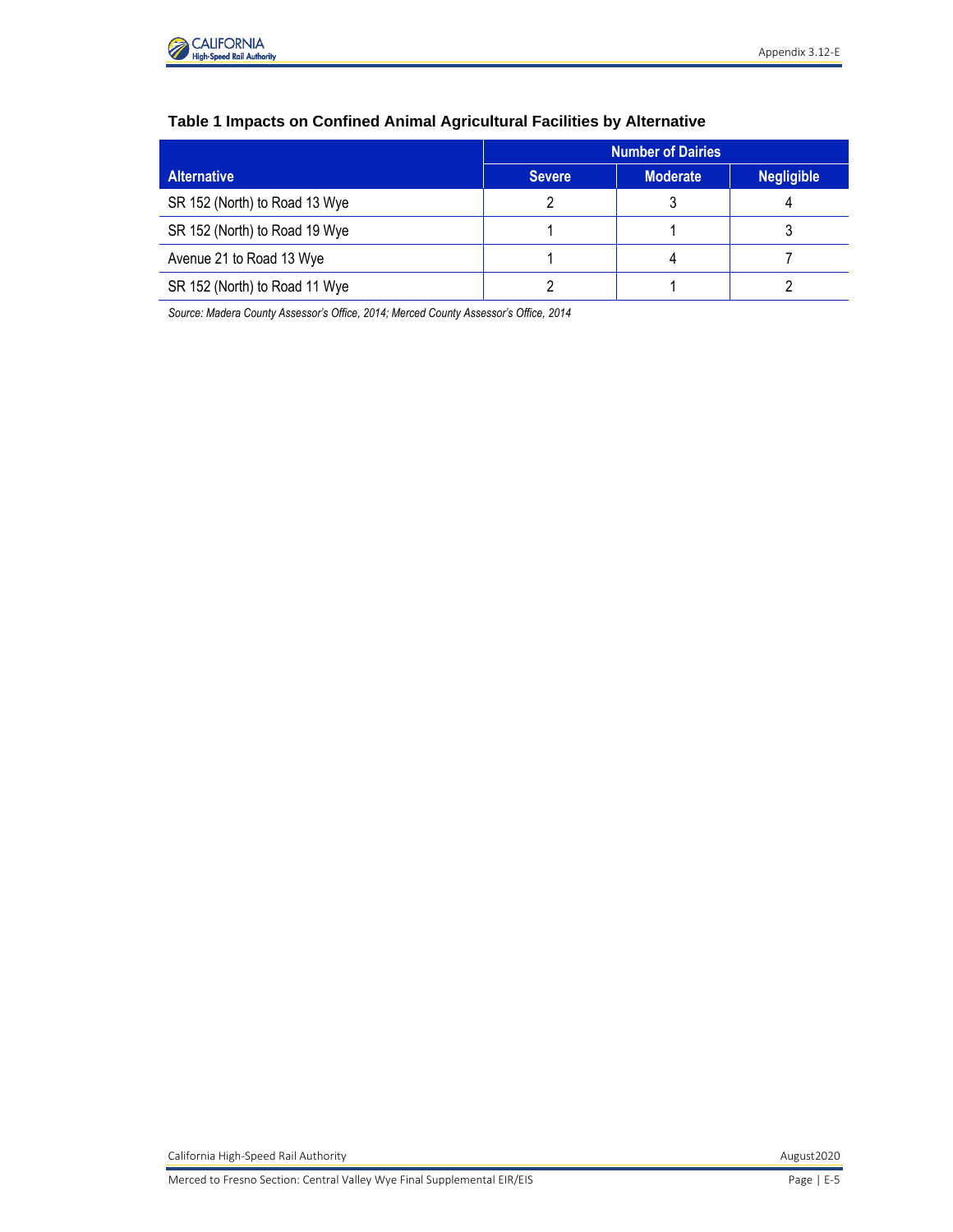# **Table 2 Affected Confined Animal Agricultural Facilities**

| <b>Attachment</b><br>Page # | <b>Facility Name</b>                      | <b>County</b> | <b>Total</b><br><b>Facility</b><br><b>Acreage</b> | <b>Number of</b><br><b>Acres</b><br><b>Affected</b> | <b>Number of</b><br><b>Acres</b><br><b>Remaining</b> | <b>Percentage</b><br>of Facility<br><b>Affected</b> | <b>Capital</b><br><b>Improvements</b><br><b>Affected</b>                                                       | <b>Severity of Impact</b><br>(construction/<br>operation) |
|-----------------------------|-------------------------------------------|---------------|---------------------------------------------------|-----------------------------------------------------|------------------------------------------------------|-----------------------------------------------------|----------------------------------------------------------------------------------------------------------------|-----------------------------------------------------------|
|                             | SR 152 (North) to Road 13 Wye Alternative |               |                                                   |                                                     |                                                      |                                                     |                                                                                                                |                                                           |
| $E1-1$                      | AJF Dairy                                 | Madera        | 552                                               | 104                                                 | 447                                                  | 18.9                                                | Wastewater treatment<br>ponds<br>Animal holding areas<br>Associated storage<br>facilities                      | Severe (Construction)/<br>Negligible (Operation)          |
| $E1-2$                      | Tony Machado Dairy                        | Madera        | 176                                               | 15                                                  | 162                                                  | 8.3                                                 | Wastewater treatment<br>ponds<br>Animal holding<br>facilities<br>Feed lots<br>Associated storage<br>facilities | Severe (Construction)/<br>Moderate (Operation)            |
| $E1-3$                      | Domingos Ribeiro Dairy                    | Madera        | 252                                               | 32                                                  | 220                                                  | 12.8                                                | $\sim$                                                                                                         | Moderate (Construction)/<br>Negligible (Operation)        |
| $E1-4$                      | <b>Brasil Dairy</b>                       | Merced        | 303                                               | 28                                                  | 275                                                  | 9.2                                                 | Animal holding<br>facilities<br>Associated storage<br>facilities                                               | Moderate (Construction)/<br>Negligible (Operation)        |
| $E1-5$                      | <b>Fagundes Dairy</b>                     | Madera        | 2,263                                             | 85                                                  | 2,178                                                | 3.8                                                 |                                                                                                                | Moderate (Construction)/<br>Moderate (Operation)          |
| $E1-6$                      | Vitoria Farms Dairy                       | Madera        | 213                                               | 22                                                  | 191                                                  | 10.2                                                |                                                                                                                | Negligible (Construction)/<br>Negligible (Operation)      |
| $E1-7$                      | Double DJ Farms Dairy                     | Madera        | 1,805                                             | 36                                                  | 1,770                                                | 2.0                                                 |                                                                                                                | Negligible (Construction)/<br>Negligible (Operation)      |
| $E1-8$                      | <b>O'Banion Ranches</b>                   | Merced        | 323                                               | $\overline{2}$                                      | 321                                                  | 0.7                                                 |                                                                                                                | Negligible (Construction)/<br>Negligible (Operation)      |

August 2020 California High-Speed Rail Authority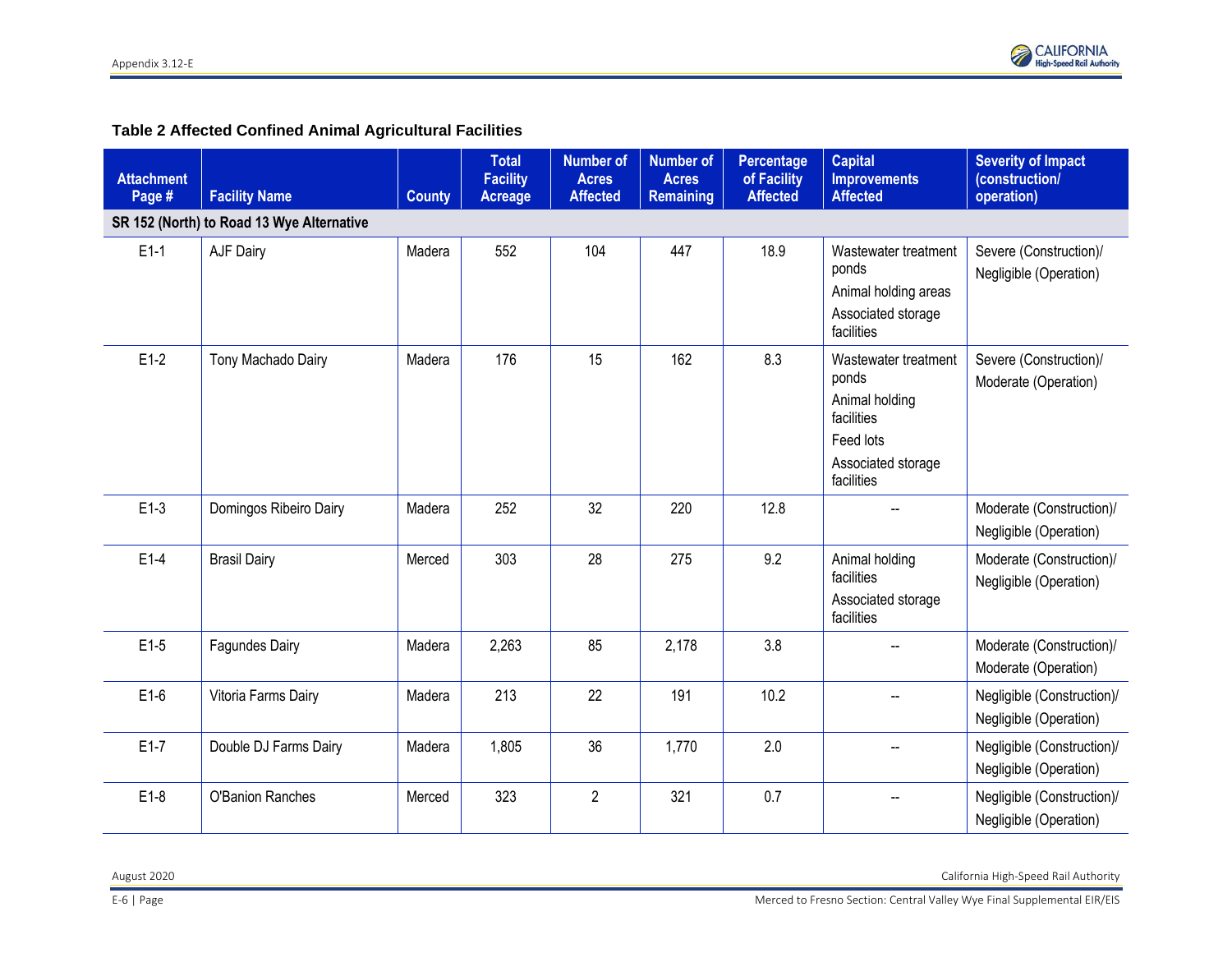| <b>Attachment</b><br>Page #               | <b>Facility Name</b>                 | <b>County</b> | <b>Total</b><br><b>Facility</b><br><b>Acreage</b> | <b>Number of</b><br><b>Acres</b><br><b>Affected</b> | <b>Number of</b><br><b>Acres</b><br><b>Remaining</b> | Percentage<br>of Facility<br><b>Affected</b> | <b>Capital</b><br><b>Improvements</b><br><b>Affected</b>                                  | <b>Severity of Impact</b><br>(construction/<br>operation) |  |  |  |  |
|-------------------------------------------|--------------------------------------|---------------|---------------------------------------------------|-----------------------------------------------------|------------------------------------------------------|----------------------------------------------|-------------------------------------------------------------------------------------------|-----------------------------------------------------------|--|--|--|--|
| $E1-9$                                    | De Jager Dairy So.                   | Merced        | 2,824                                             | 5                                                   | 2,819                                                | 0.2                                          |                                                                                           | Negligible (Construction)/<br>Negligible (Operation)      |  |  |  |  |
| SR 152 (North) to Road 19 Wye Alternative |                                      |               |                                                   |                                                     |                                                      |                                              |                                                                                           |                                                           |  |  |  |  |
| $E1-1$                                    | AJF Dairy                            | Madera        | 552                                               | 58                                                  | 494                                                  | 10.5                                         | Wastewater treatment<br>ponds<br>Animal holding areas<br>Associated storage<br>facilities | Severe (Construction)/<br>Negligible (Operation)          |  |  |  |  |
| $E1-4$                                    | <b>Brasil Dairy</b>                  | Merced        | 303                                               | 28                                                  | 275                                                  | 9.3                                          | Animal holding<br>facilities<br>Associated storage<br>facilities                          | Moderate (Construction)/<br>Negligible (Operation)        |  |  |  |  |
| $E1-10$                                   | De Jager Dairy #2 North              | Merced        | 1,467                                             | 48                                                  | 1,419                                                | 3.3                                          | $\overline{\phantom{a}}$                                                                  | Negligible (Construction)/<br>Moderate (Operation)        |  |  |  |  |
| $E1-5$                                    | Fagundes Dairy                       | Madera        | 2,263                                             | 22                                                  | 2,241                                                | 1.0                                          |                                                                                           | Negligible (Construction)/<br>Negligible (Operation)      |  |  |  |  |
| $E1-8$                                    | O'Banion Ranches                     | Merced        | 323                                               | $\overline{2}$                                      | 321                                                  | 0.7                                          |                                                                                           | Negligible (Construction)/<br>Negligible (Operation)      |  |  |  |  |
|                                           | Avenue 21 to Road 13 Wye Alternative |               |                                                   |                                                     |                                                      |                                              |                                                                                           |                                                           |  |  |  |  |
| $E1-11$                                   | Antonio Brasil Dairy                 | Merced        | 257                                               | 12                                                  | 245                                                  | 4.7                                          | Parcel bisection                                                                          | Severe (Construction)/<br>Negligible (Operation)          |  |  |  |  |
| $E1-8$                                    | O'Banion Ranches                     | Merced        | 323                                               | 48                                                  | 275                                                  | 14.9                                         |                                                                                           | Moderate (Construction)/<br>Negligible (Operation)        |  |  |  |  |
| $E1-12$                                   | Joe Bertao & Sons Dairy              | Madera        | 311                                               | 32                                                  | 280                                                  | 10.2                                         | --                                                                                        | Moderate (Construction)/<br>Negligible (Operation)        |  |  |  |  |
| $E1-13$                                   | <b>Alfred Soares Dairy</b>           | Madera        | 189                                               | 15                                                  | 174                                                  | 8.1                                          | Feed storage lots                                                                         | Moderate (Construction)/<br>Negligible (Operation)        |  |  |  |  |

California High-Speed Rail Authority August 2020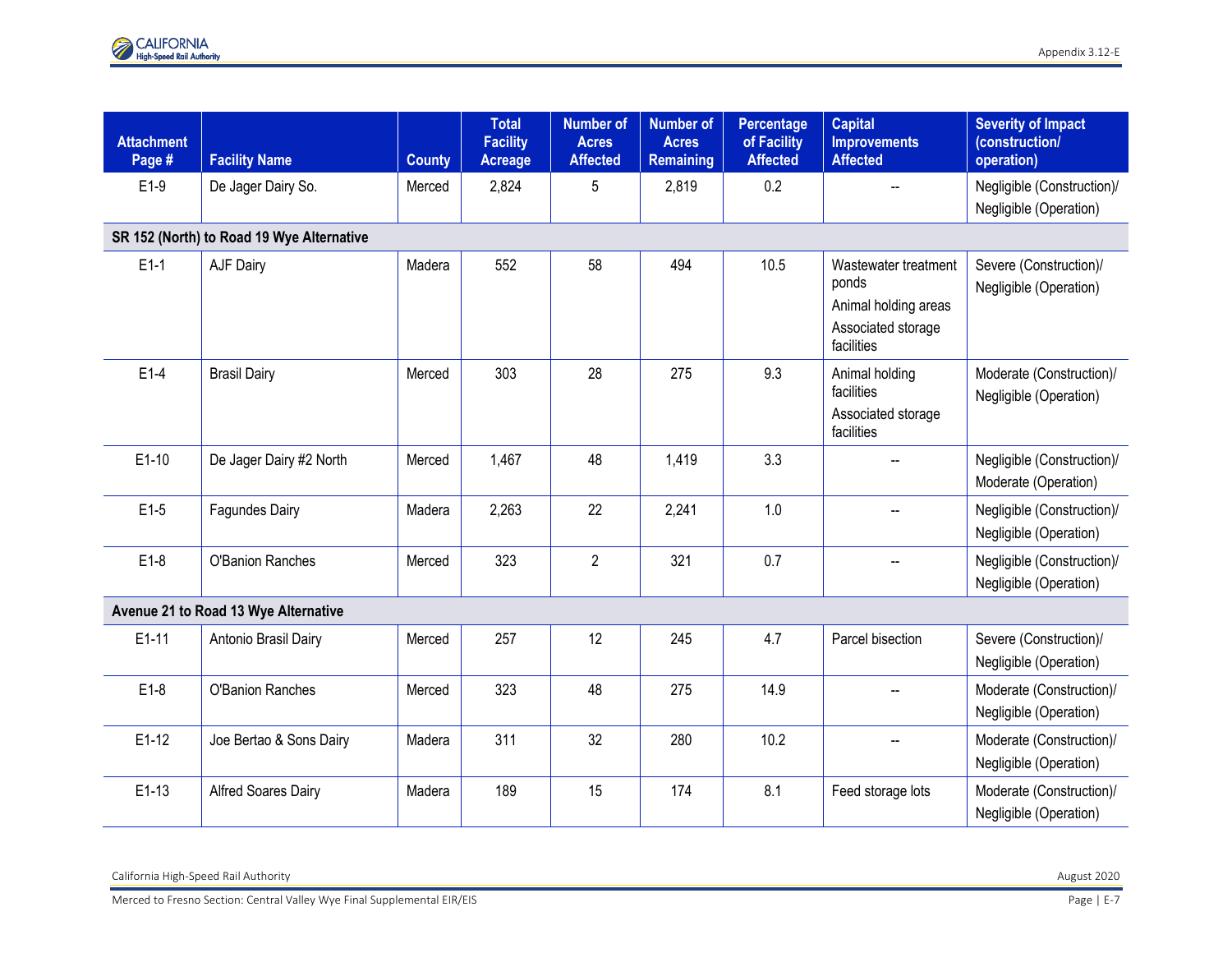

| <b>Attachment</b><br>Page # | <b>Facility Name</b>                      | <b>County</b> | <b>Total</b><br><b>Facility</b><br>Acreage | <b>Number of</b><br><b>Acres</b><br><b>Affected</b> | <b>Number of</b><br><b>Acres</b><br><b>Remaining</b> | <b>Percentage</b><br>of Facility<br><b>Affected</b> | <b>Capital</b><br><b>Improvements</b><br><b>Affected</b>                                  | <b>Severity of Impact</b><br>(construction/<br>operation) |
|-----------------------------|-------------------------------------------|---------------|--------------------------------------------|-----------------------------------------------------|------------------------------------------------------|-----------------------------------------------------|-------------------------------------------------------------------------------------------|-----------------------------------------------------------|
| $E1-3$                      | Domingos Ribeiro Dairy                    | Madera        | 252                                        | 17                                                  | 236                                                  | 6.6                                                 |                                                                                           | Moderate (Construction)/<br>Negligible (Operation)        |
| $E1-9$                      | De Jager Dairy So.                        | Merced        | 2,824                                      | 5                                                   | 2,819                                                | 0.2                                                 |                                                                                           | Negligible (Construction)/<br>Negligible (Operation)      |
| $E1-14$                     | Vlot Dairy & Heifer Ranch                 | Madera        | 1,791                                      | 90                                                  | 1,701                                                | 5.0                                                 |                                                                                           | Negligible (Construction)/<br>Negligible (Operation)      |
| $E1-15$                     | Costa View #4 Dairy                       | Madera        | 267                                        | $\overline{7}$                                      | 259                                                  | 2.7                                                 |                                                                                           | Negligible (Construction)/<br>Negligible (Operation)      |
| $E1-16$                     | <b>Troost Dairy</b>                       | Madera        | 878                                        | 18                                                  | 860                                                  | 2.1                                                 |                                                                                           | Negligible (Construction)/<br>Negligible (Operation)      |
| $E1-7$                      | Double DJ Farms Dairy                     | Madera        | 1,805                                      | 37                                                  | 1,769                                                | 2.0                                                 |                                                                                           | Negligible (Construction)/<br>Negligible (Operation)      |
| $E1-5$                      | Fagundes Dairy                            | Madera        | 2,263                                      | 29                                                  | 2,234                                                | 1.3                                                 |                                                                                           | Negligible (Construction)/<br>Negligible (Operation)      |
| $E1-17$                     | Frank Parreira Dairy                      | Madera        | 197                                        | $\mathbf{1}$                                        | 196                                                  | 0.5                                                 | --                                                                                        | Negligible (Construction)/<br>Negligible (Operation)      |
|                             | SR 152 (North) to Road 11 Wye Alternative |               |                                            |                                                     |                                                      |                                                     |                                                                                           |                                                           |
| $E1-1$                      | AJF Dairy                                 | Madera        | 552                                        | 130                                                 | 422                                                  | 24.6                                                | Wastewater treatment<br>ponds<br>Animal holding areas<br>Associated storage<br>facilities | Severe (Construction)/<br>Negligible (Operation)          |
| $E1-5$                      | <b>Fagundes Dairy</b>                     | Madera        | 2,263                                      | 60                                                  | 2,203                                                | 2.7                                                 |                                                                                           | Severe (Construction)/<br>Negligible (Operation)          |
| $E1-4$                      | <b>Brasil Dairy</b>                       | Madera        | 303                                        | 23                                                  | 280                                                  | 7.6                                                 |                                                                                           | Moderate (Construction)/<br>Negligible (Operation)        |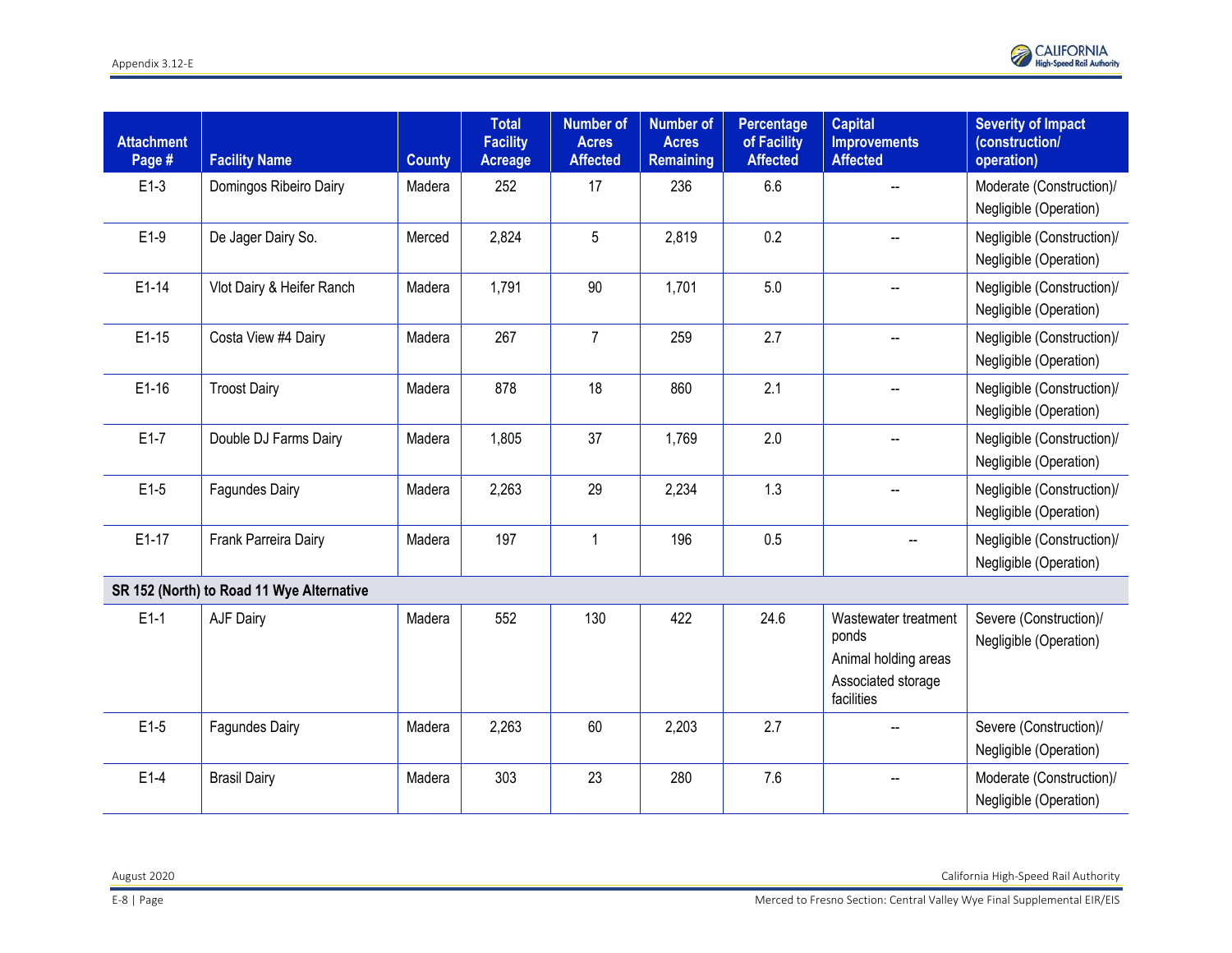| <b>Attachment</b><br>Page # | <b>Facility Name</b> | County | <b>Total</b><br><b>Facility</b><br>Acreage | <b>Number of</b><br><b>Acres</b><br><b>Affected</b> | <b>Number of</b><br><b>Acres</b><br>Remaining | Percentage<br>of Facility<br><b>Affected</b> | <b>Capital</b><br><b>Improvements</b><br><b>Affected</b> | Severity of Impact<br>(construction/<br>operation)   |
|-----------------------------|----------------------|--------|--------------------------------------------|-----------------------------------------------------|-----------------------------------------------|----------------------------------------------|----------------------------------------------------------|------------------------------------------------------|
| $E1-8$                      | O'Banion Ranches     | Merced | 323                                        |                                                     | 321                                           | 0.7                                          | $\hspace{0.05cm}$                                        | Negligible (Construction)/<br>Negligible (Operation) |
| $E1-9$                      | De Jager Dairy So.   | Merced | 2,824                                      | <1                                                  | 2,823                                         | < 0.1                                        | $\overline{\phantom{a}}$                                 | Negligible (Construction)/<br>Negligible (Operation) |

*Source: Merced County Assessor's Office, 2014; Madera County Assessor's Office, 2014*

<sup>1</sup> Geographic information system analysis determined that the acres of property affected by the Central Valley Wye alternatives would not differ between alternatives within this area.

<sup>2</sup>For severed properties where the remainder parcel is less than 20 acres, it is assumed that the Authority proposes to acquire the entire remainder parcel. For severed properties where the remainder parcel is greater tha 20 acres, it is assumed that the Authority does not propose to acquire the remainder parcel. This assumption is based on guidance provided by the Parsons Brinkerhoff Memorandum dated May 22, 2014 (Parsons Brinkerhoff 2014).

E1 = Appendix 3.12-E, Attachment 1

E2 = Appendix 3.12-E, Attachment 2

APN = Assessor's Parcel Number

 $# =$  number

SR = State Route

California High-Speed Rail Authority August 2020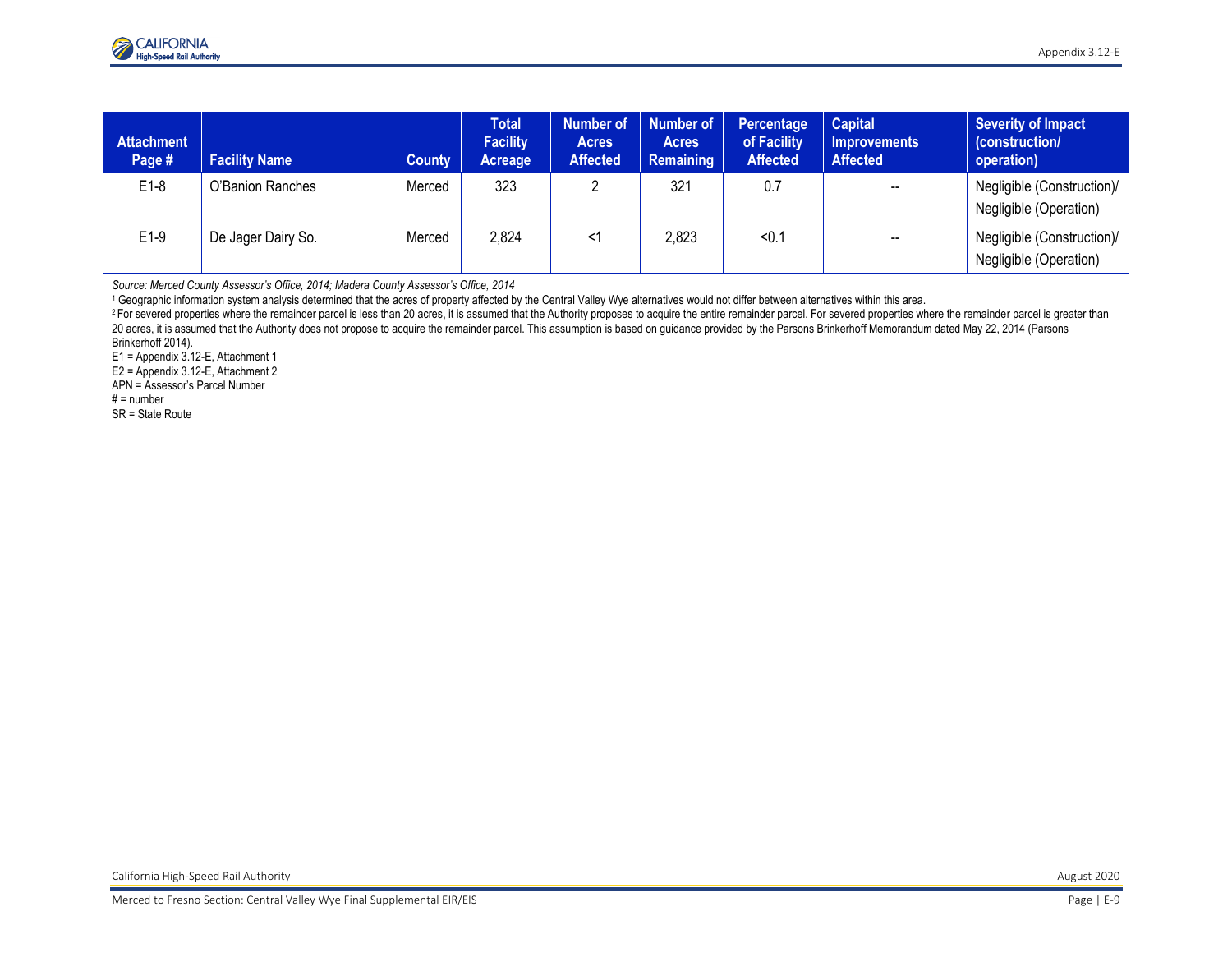# **Table 3 Affected Wastewater Treatment Ponds by Alternative**

|                           |                         | SR 152 (North) to<br>Road 13 Wye |                                                 |                                          | SR 152 (North) to<br>Road 19 Wye |                                                 |                                          | <b>Avenue 21 to</b><br>Road 13 Wye |                                                 |                                          | SR 152 (North) to<br>Road 11 Wye |                                                 |                                          |
|---------------------------|-------------------------|----------------------------------|-------------------------------------------------|------------------------------------------|----------------------------------|-------------------------------------------------|------------------------------------------|------------------------------------|-------------------------------------------------|------------------------------------------|----------------------------------|-------------------------------------------------|------------------------------------------|
| <b>APN</b>                | <b>Type of Facility</b> | Pond<br><b>Size</b>              | <b>Total</b><br><b>Acres</b><br><b>Affected</b> | Percentage<br>of Pond<br><b>Affected</b> | Pond<br><b>Size</b>              | <b>Total</b><br><b>Acres</b><br><b>Affected</b> | Percentage<br>of Pond<br><b>Affected</b> | Pond<br><b>Size</b>                | <b>Total</b><br><b>Acres</b><br><b>Affected</b> | Percentage<br>of Pond<br><b>Affected</b> | Pond<br><b>Size</b>              | <b>Total</b><br><b>Acres</b><br><b>Affected</b> | Percentage<br>of Pond<br><b>Affected</b> |
| <b>Tony Machado Dairy</b> |                         |                                  |                                                 |                                          |                                  |                                                 |                                          |                                    |                                                 |                                          |                                  |                                                 |                                          |
| 025210006000              | Wastewater<br>Storage   | 0.5                              | 0.4                                             | 85.2                                     | $\overline{\phantom{a}}$         |                                                 |                                          | --                                 |                                                 |                                          | --                               |                                                 |                                          |
| 025210006000              | Wastewater<br>Storage   | 0.6                              | 0.2                                             | 38.0                                     | --                               |                                                 |                                          | --                                 |                                                 |                                          | --                               |                                                 |                                          |
| 025210005000              | Wastewater<br>Storage   | 0.5                              | 0.01                                            | 2.6                                      | $- -$                            |                                                 |                                          | --                                 |                                                 |                                          | --                               |                                                 |                                          |
| <b>AJF Dairy</b>          |                         |                                  |                                                 |                                          |                                  |                                                 |                                          |                                    |                                                 |                                          |                                  |                                                 |                                          |
| 025200004000              | Wastewater<br>Storage   | 1.5                              | 1.5                                             | 100.0                                    | $\overline{\phantom{a}}$         |                                                 | --                                       | --                                 | $\overline{\phantom{a}}$                        | --                                       | .5                               | 0.45                                            | 30.0                                     |
| 025200004000              | Solid Settling<br>Basin | 0.3                              | 0.3                                             | 100.0                                    | 1.5                              | 0.01                                            | 0.6                                      | --                                 |                                                 |                                          | --                               |                                                 |                                          |
| 025190007000              | Wastewater<br>Storage   | 2.2                              | 0.1                                             | 4.4                                      | $-$                              |                                                 |                                          | --                                 |                                                 |                                          | 2.2                              | 2.2                                             | 100.0                                    |

*Source: Merced County Assessor's Office, 2014; Madera County Assessor's Office, 2014;* Central Valley *RWQCB, 2011, 2012* APN = Assessor's Parcel Number

SR = State Route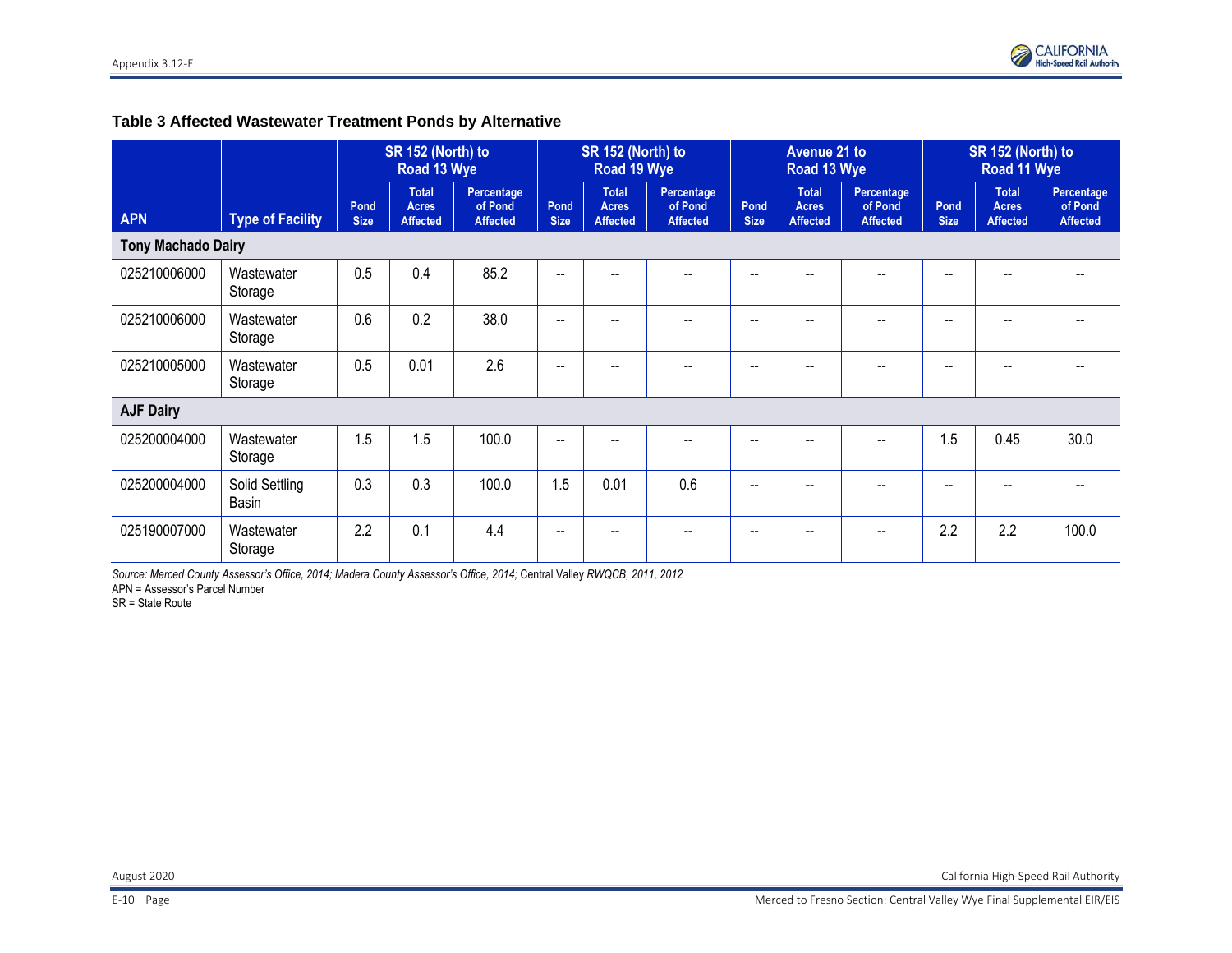

# **SR 152 (North) to Road 13 Wye Alternative**

# **Severe Impacts**

# *AJF Dairy*

AJF Dairy in Madera County would experience severe impacts from construction of the SR 152 (North) to Road 13 Wye Alternative. Attachment 1, page E1-1 shows the boundaries of this dairy and the alternative alignment. The alternative would require the acquisition of 104 acres of land, or 18.9 percent of the property on the northeastern portion of the westernmost parcel and the western edge of the easternmost parcel, and would bisect this property (Table 2). The alternative would displace about 24.4 acres on the northeastern portion of the property, which contains animal holding areas, associated facilities, and a wastewater treatment pond on Assessor's Parcel Number (APN) 025200004000. Following the HSR acquisition process, 447 acres of unaffected land would remain in four discontinuous parcels. All of the capital improvements would need to be relocated as a result. Relocating the treatment pond would require the dairy operator to acquire a permit from the Central Valley RWQCB, which would be both expensive and time consuming.

The remaining parcels would have sufficient acreage to relocate the facilities at a distance greater than 100 feet from the HSR track centerline. Thus, indirect noise and vibration impacts would be negligible.

# *Tony Machado Dairy*

Tony Machado Dairy in Madera County would experience severe impacts from construction of the SR 152 (North) to Road 13 Wye Alternative. Attachment 1, page E1-2 shows the boundaries of this dairy and the alternative alignment. The alternative would bisect the property and would require the acquisition of 15 acres of land, or 8.3 percent of the northeastern portion of the property (Table 2). The affected land contains a large percentage of the property's animal holding facilities, feed lots, associated storage facilities, and a wastewater treatment pond on APN 025210006000. Relocating the facilities and treatment pond would require approximately 1.4 acres of land and would require acquisition of a permit for the new treatment pond from the Central Valley RWQCB. Following the HSR acquisition process, there would be 162 acres of land remaining, much of which is used for wastewater land application. Due to the facilities affected and the current use of the available unaffected acreage, it is likely that the operator would need to relocate or largely reconfigure this dairy, with associated new permits, in order to continue operation.

If the dairy is not relocated but facilities are rearranged on the current parcel, any holding areas reestablished would likely still be within 100 feet of the HSR track centerline. Thus, indirect noise and vibration impacts would be moderate.

# **Moderate Impacts**

# *Domingos Ribeiro Dairy*

Domingos Ribeiro Dairy in Madera County would experience moderate impacts from construction of the SR 152 (North) to Road 13 Wye Alternative. Attachment 1, Page E1-3 shows the boundaries of this dairy and the alternative alignment. The alternative would require the acquisition of 32 acres of land, or 12.8 percent of a central portion of the property (Table 2) on APNs 025140007000, 025140004000, and 025150011000, bisecting the property. While the alternative would not directly affect capital improvements, it would cut them off from much of the remainder of the dairy. Following the HSR acquisition process, 220 acres of land would remain in disconnected properties. Thus, there appears to be sufficient available unaffected acreage to enable the dairy to continue operation.

The HSR track centerline would be about 1,000 feet from the closest cattle holding area. Thus, indirect noise and vibration impacts would be negligible.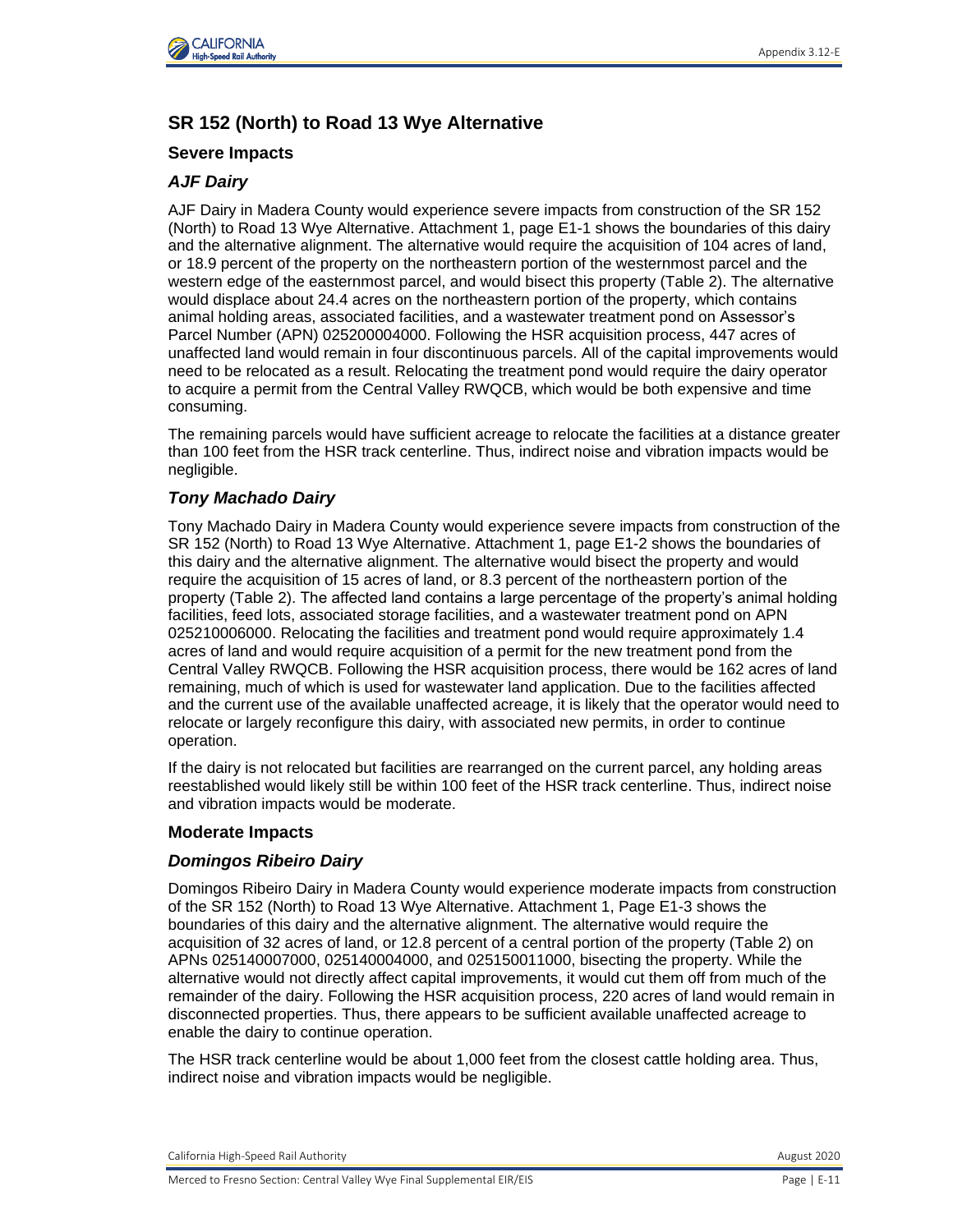

# *Brasil Dairy*

Brasil Dairy in Merced County would experience moderate impacts from construction of the SR 152 (North) to Road 13 Wye Alternative. Attachment 1, page E1-4 shows the boundaries of this dairy and the alternative alignment. The alternative would require the acquisition of 28 acres of land, or 9.2 percent of the property (Table 2) on the eastern portion of the property, which contains holding facilities, feed storage lots, and associated buildings on APN 074160040000. Following the HSR acquisition process, 275 acres of adjacent continuous land would remain. Thus, there appears to be sufficient available unaffected acreage to enable the dairy to continue operation. The construction impact on this facility is moderate because of impacts on capital improvements.

The HSR track centerline would be within 100 feet of the closest cattle holding area. Thus, indirect noise and vibration impacts would be moderate.

### *Fagundes Dairy*

Fagundes Dairy in Madera County would experience moderate impacts from construction of the SR 152 (North) to Road 13 Wye Alternative. Attachment 1, page E1-5 shows the boundaries of this dairy and the alternative alignment. The alternative would require the acquisition of 85 acres of land, or 3.8 percent of the property (Table 2). The alternative would affect capital improvements on multiple parcels. Following the HSR acquisition process, 2,178 acres of land would remain. There appears to be sufficient available unaffected acreage to enable the dairy to continue operation. The construction impact on this facility would be moderate.

The distance of the HSR track centerline from the closest cattle holding area varies by parcel. In some cases, the remainder parcel is small enough that the displaced holding facility would have to be rebuilt within 100 feet of the centerline. Thus, indirect noise and vibration impacts would be moderate.

### **Negligible Impacts**

# *Vitoria Farms Dairy*

Vitoria Farms Dairy in Madera County would experience negligible impacts from construction of the SR 152 (North) to Road 13 Wye Alternative. Attachment 1, page E1-6 shows the boundaries of this dairy and the alternative alignment. The alternative would require the acquisition of 22 acres of land, or 10.2 percent of the property (Table 2) in the western portion of the property on APN 025140006000. Following the HSR acquisition process, 191 acres of land would remain, although the alignment would bisect it. However, there appears to be sufficient available unaffected acreage to enable the dairy to continue operation.

The HSR track centerline would be about 800 feet from the closest cattle holding area. Thus, indirect noise and vibration impacts would be negligible.

# *Double DJ Farms Dairy*

Double DJ Farms Dairy in Madera County would experience negligible impacts from construction of the SR 152 (North) to Road 13 Wye Alternative. Attachment 1, page E1-7 shows the boundaries of this dairy and the alternative alignment. The alternative would require the acquisition of 36 acres of land, or 2.0 percent of the property (Table 2) on APNs 025030002000 and 025030007000. Following the HSR acquisition process, 1,770 acres of adjacent continuous land would remain. There is sufficient available unaffected acreage to enable the dairy to continue operation.

The HSR track centerline would be more than 1 mile from the closest cattle holding area. Thus, indirect noise and vibration impacts would be negligible.

# *O'Banion Ranches*

O'Banion Ranches in Merced County would experience negligible impacts from construction of the SR 152 (North) to Road 13 Wye Alternative. Attachment 1, page E1-8 shows the boundaries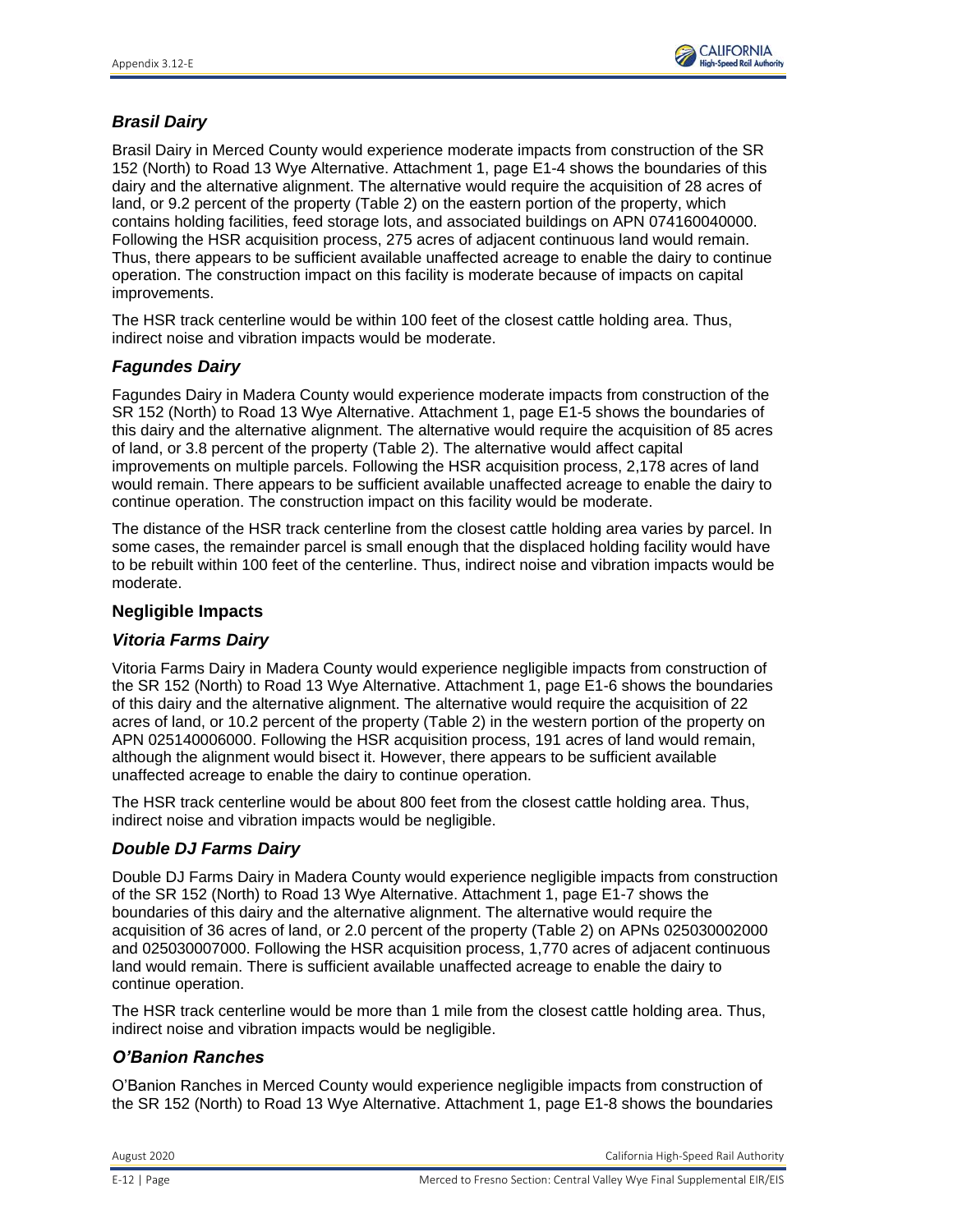

of this dairy and the alternative alignment. The alternative would require the acquisition of 2 acres of land, or 0.7 percent of the property (Table 2) on APNs 085270020 and 085370008. Following the HSR acquisition process, 321 acres of land would remain. The alternative would affect no capital improvements. There is sufficient available unaffected acreage to enable the dairy to continue operation.

The HSR track centerline would be approximately 1,500 feet from the closest cattle holding area. Thus, indirect noise and vibration impacts would be negligible.

# *De Jager Dairy So.*

De Jager Dairy So. in Merced County would experience negligible impacts from construction of the SR 152 (North) to Road 13 Wye Alternative. Attachment 1, page E1-9 shows the boundaries of this dairy and the alternative alignment. The alternative would require the acquisition of 5 acres of land of the easternmost portion of the property, or 0.2 percent of the property (Table 2) on APN 075100024. Following the HSR acquisition process, 2,819 acres of adjacent continuous land would remain. The alternative would affect no capital improvements. There is sufficient available unaffected acreage to enable the dairy to continue operation.

The HSR track centerline would be about 1 mile from the closest cattle holding area. Thus, indirect noise and vibration impacts would be negligible.

# **SR 152 (North) to Road 19 Wye Alternative**

# **Severe Impacts**

# *AJF Dairy*

Impacts would be the same under the SR 152 (North) to Road 19 Wye Alternative as under the SR 152 (North) to Road 13 Wye Alternative, except that the alternative would require the acquisition of 58 acres of land, or 10.5 percent of the property, and following the acquisition process, 494 acres of unaffected land would remain. The construction impact on this facility would be severe, and the operations impact would be negligible.

### **Moderate Impacts**

# *Brasil Dairy*

Impacts would be the same under the SR 152 (North) to Road 19 Wye Alternative as under the SR 152 (North) to Road 13 Wye Alternative, except that the alternative would require the acquisition of 28 acres of land, or 9.3 percent of the property (Table 2), and following the acquisition process, 275 acres of unaffected land would remain. The construction impact on this facility would be moderate, and the operations impact would be moderate.

### **Negligible Impacts**

# *De Jager Dairy #2 North*

De Jager Dairy #2 North in Merced County would experience negligible impacts from construction of the SR 152 (North) to Road 19 Wye Alternative. Attachment 1, page E1-10 shows the boundaries of this dairy and the alternative alignment. The alternative would require the acquisition of 48 acres of land, or 3.3 percent of the property (Table 2) on the northern portion of the property, bisecting the property comprising APNs 075110047 and 075110021. Following the HSR acquisition process, 1,419 acres of land would remain. Thus, there appears to be sufficient available unaffected acreage to enable the dairy to continue operation.

The HSR track centerline would be adjacent to the closest cattle holding area. Thus, indirect noise and vibration impacts would be moderate.

# *Fagundes Dairy*

Impacts would be the same under the SR 152 (North) to Road 19 Wye Alternative as under the SR 152 (North) to Road 13 Wye Alternative, except that the alternative would require the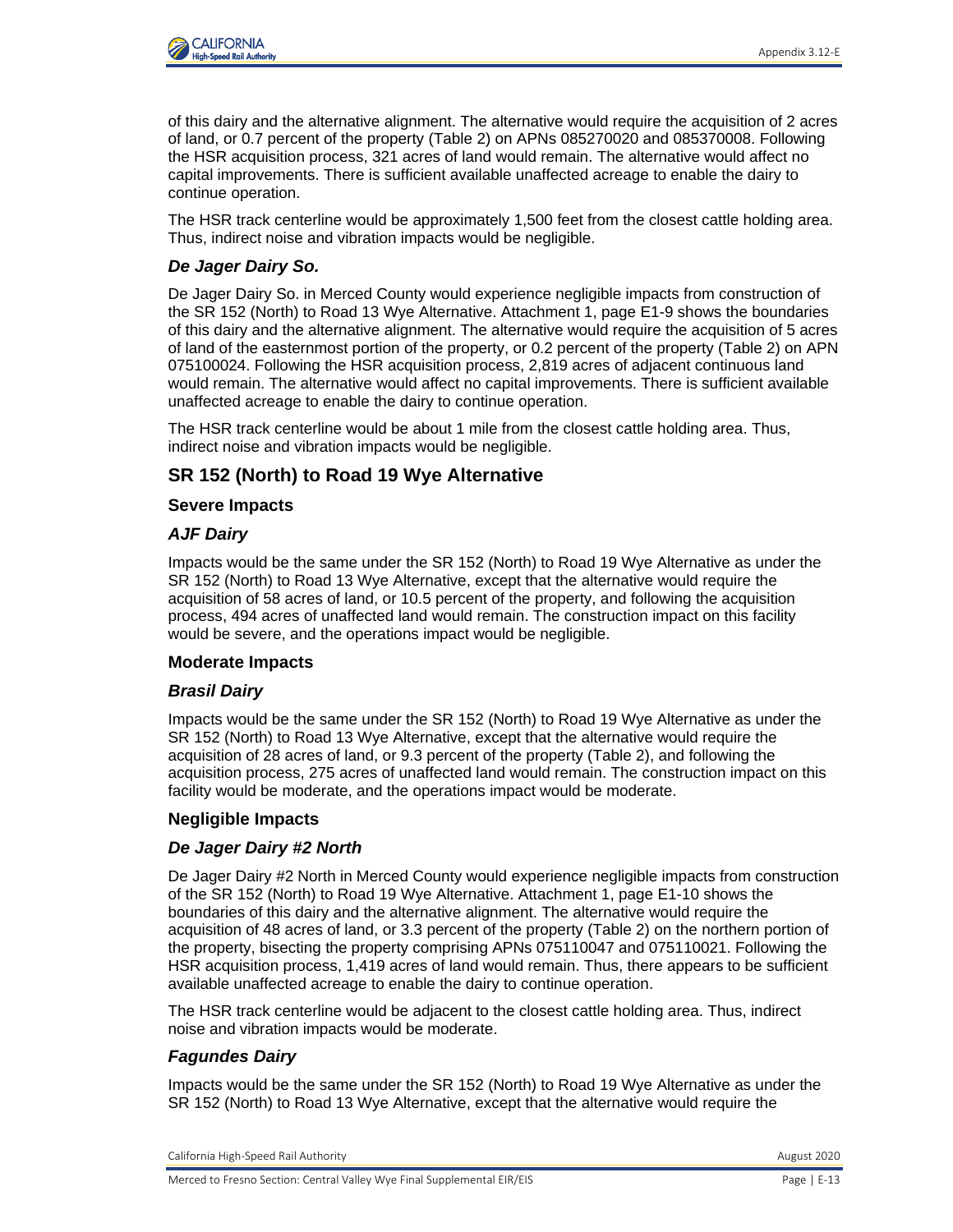

acquisition of 22 acres of land, or 1.0 percent of the property (Table 2), and following the acquisition process, 2,241 acres of unaffected land would remain. Both construction and operations impacts on this facility would be negligible.

### *O'Banion Ranches*

Impacts would be the same under the SR 152 (North) to Road 19 Wye Alternative as under the SR 152 (North) to Road 13 Wye Alternative, except that the alternative would require the acquisition of 2 acres of land, or 0.7 percent of the property (Table 2), and following the acquisition process, 321 acres of unaffected land would remain. Both construction and operations impacts on this facility would be negligible.

# **Avenue 21 to Road 13 Wye Alternative**

### **Severe Impacts**

### *Antonio Brasil Dairy*

Antonio Brasil Dairy in Merced County would experience severe impacts from construction of the Avenue 21 to Road 13 Wye Alternative. Attachment 1, page E1-11 shows the boundaries of this dairy and the alternative alignment. The alternative would require the acquisition of 12 acres of land, or 4.7 percent of the property (Table 2) consisting of APN 074170004. The affected land contains animal holding facilities that the alternative would displace, and separate associated storage facilities including wastewater treatment ponds on the southern portion of the operation from the remainder of the property. Following the HSR acquisition process, 245 acres of land would remain, all of which is permitted for land application of wastewater. Due to the number of facilities affected and the permitted use of the available unaffected acreage, even if facilities were rearranged on the remaining parcel, it is likely that disposal of wastewater would be affected, and therefore the dairy would need to apply for a new permit. Because of the capital improvements affected and the configuration of the land affected, the construction impact on this facility would be severe.

The remaining parcel would have sufficient acreage for the cattle holding areas to be relocated at a distance greater than 100 feet from the HSR track centerline. Thus, noise and vibration impacts would be negligible.

### **Moderate Impacts**

### *O'Banion Ranches*

O'Banion Ranches in Merced County would experience moderate impacts from construction of the Avenue 21 to Road 13 Wye Alternative. Attachment 1, page E1-8 shows the boundaries of this dairy and the alternative alignment. The alternative would require the acquisition of 48 acres of land on APNs 085270020 and 085370008, bisecting these parcels, or 14.9 percent of the dairy (Table 2). Following the HSR acquisition process, including acquisition of a holding facility, 275 acres of land would remain. There is sufficient available unaffected acreage to enable the dairy to continue operation.

There would be sufficient space on the remaining facility to construct a new holding facility 100 feet from the HSR track centerline. Thus, indirect noise and vibration impacts would be negligible.

### *Joe Bertao & Sons Dairy*

Joe Bertao & Sons Dairy in Madera County would experience moderate impacts from construction of the Avenue 21 to Road 13 Wye Alternative. Attachment 1, page E1-12 shows the boundaries of this dairy and the alternative alignment. The alternative would require the acquisition of 32 acres of land on all parcels, affecting primarily APNs 024060028000 and 024060025000, or 10.2 percent of the dairy (Table 2), ultimately bisecting the dairy. Following the HSR acquisition process, 280 acres of land would remain. The alternative would affect no capital improvements. There is sufficient available unaffected acreage to enable the dairy to continue

August 2020 California High-Speed Rail Authority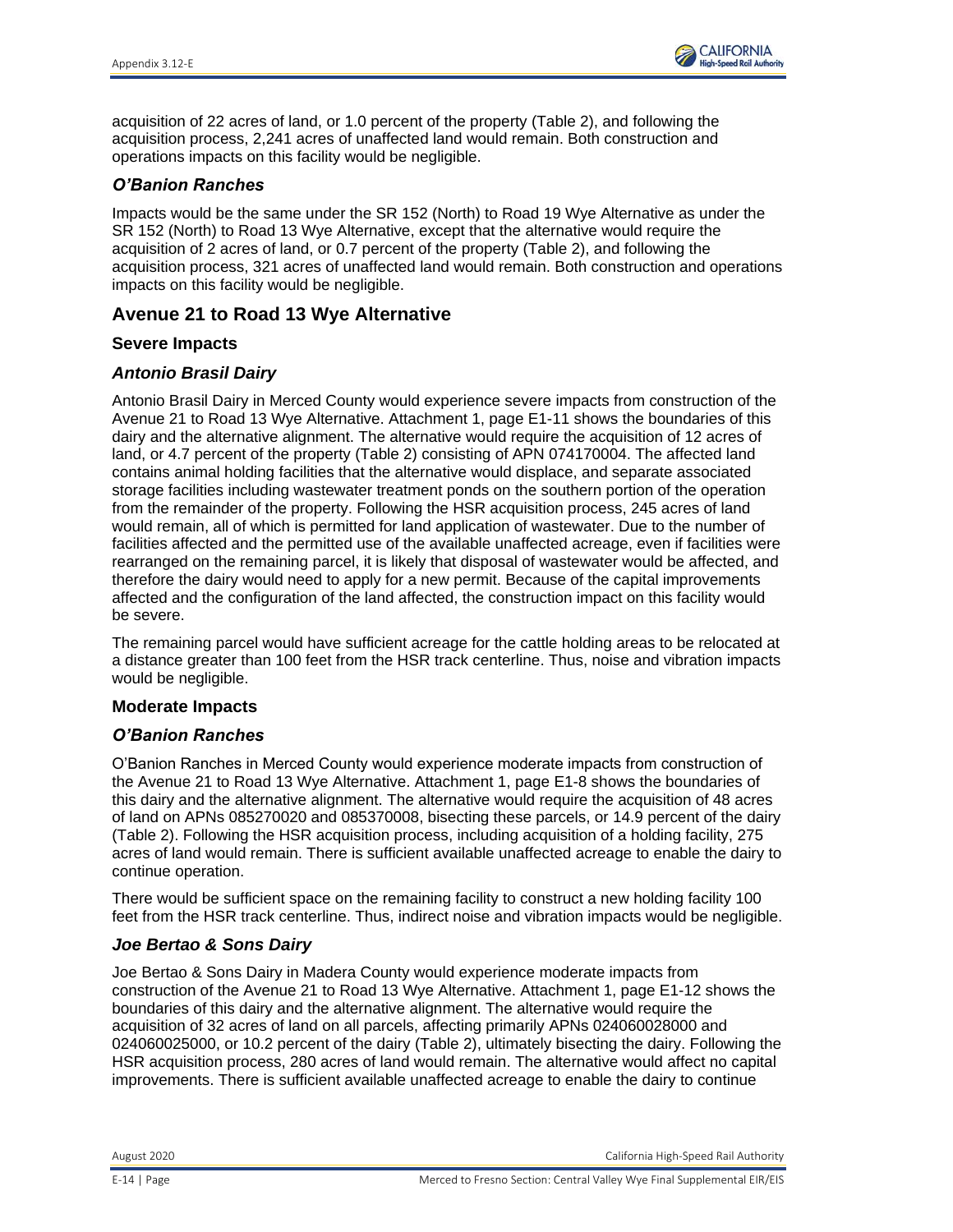

operation. The construction impact on this facility would be moderate because the alternative would bisect the dairy.

The HSR track centerline would be approximately 300 feet from the closest cattle holding area. Thus, indirect noise and vibration impacts would be negligible.

### *Alfred Soares Dairy*

The Alfred Soares Dairy would experience moderate impacts from construction of the Avenue 21 to Road 13 Wye Alternative. Attachment 1, page E1-13 shows the boundaries of this dairy and the alternative alignment. The alternative would require the acquisition of 15 acres of land, or 8.1 percent of the property (Table 2) on the very southern portion of the property, which contains feed storage lots on APN 021040008000 and feed storage lots and associated buildings on APN 021040009000. Following the HSR acquisition process, 174 acres of land would remain. The impact would be moderate because the alternative would affect capital improvements.

The HSR track centerline would be more than 500 feet from the closest cattle holding area on APN 021040008000 and about 255 feet from the closest cattle holding area on APN 021040009000. Therefore, indirect noise and vibration impacts would be negligible.

### *Domingos Ribeiro Dairy*

Domingos Ribeiro Dairy in Madera County would experience moderate impacts from construction of the Avenue 21 to Road 13 Wye Alternative. Attachment 1, page E1-3 shows the boundaries of this dairy and the alternative alignment. The alternative would require the acquisition of 17 acres of land, or 6.6 percent of a central portion of the property (Table 2) on APNs 025140007000, 025140004000, and 025150011000, bisecting the property. While the alternative would not directly affect capital improvements, it would cut them off from much of the remainder of the dairy. Following the HSR acquisition process, 236 acres of land would remain in disconnected properties. The construction impact on this facility would be moderate because the alternative would cut off capital improvements from the remainder of the dairy.

The HSR track centerline would be about 1,000 feet from the closest cattle holding area. Thus, indirect noise and vibration impacts would be negligible.

### **Negligible Impacts**

#### *De Jager Dairy So.*

De Jager Dairy So. in Merced County would experience negligible impacts from construction of the Avenue 21 to Road 13 Wye Alternative. Attachment 1, page E1-9 shows the boundaries of this dairy and the alternative alignment. The alternative would require the acquisition of 5 acres of land on the easternmost portion of the property, or 0.2 percent of the property (Table 2) on APN 075100024. Following the HSR acquisition process, 2,819 acres of adjacent continuous land would remain. The alternative would not affect capital improvements. There is sufficient available unaffected acreage to enable the dairy to continue operation.

The HSR track centerline would be about 1 mile from the closest cattle holding area. Thus, indirect noise and vibration impacts would be negligible.

#### *Vlot Dairy & Heifer Ranch*

Vlot Dairy & Heifer Ranch in Madera County would experience negligible impacts from construction of the Avenue 21 to Road 13 Wye Alternative. Attachment 1, page E1-14 shows the boundaries of this facility and the alternative alignment. The alternative would require the acquisition of 90 acres of land, or 5.0 percent of the property (Table 2) on the eastern edge of APNs 020120003 and 020150006. Following the HSR acquisition process, 1,701 acres of land would remain. Thus, there appears to be sufficient available unaffected acreage to enable the dairy to continue operation.

The HSR track centerline would be more than 500 feet from the closest cattle holding area. Thus, indirect noise and vibration impacts would be negligible.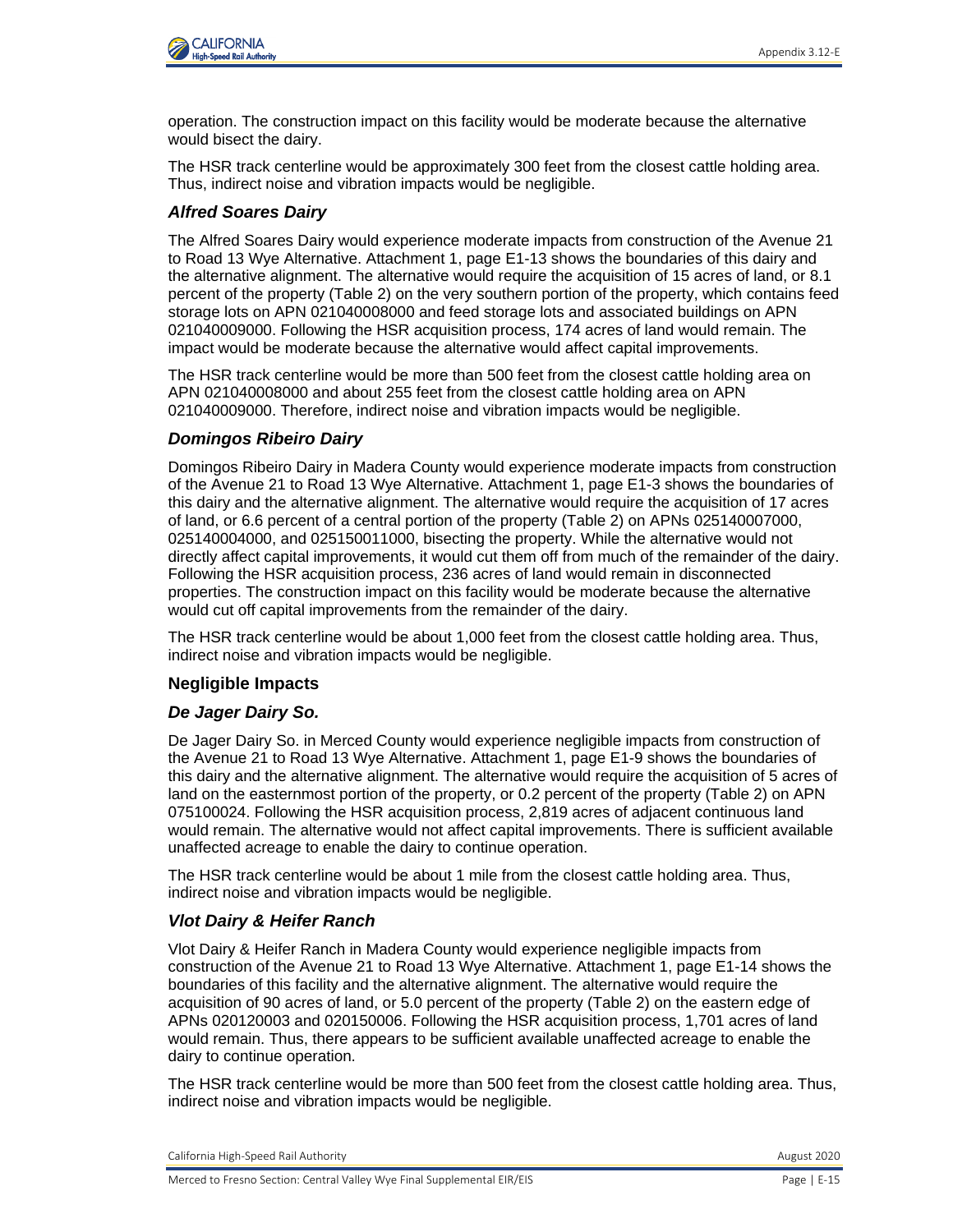

# *Costa View #4 Dairy*

Costa View #4 Dairy in Madera County would experience negligible impacts from construction of the Avenue 21 to Road 13 Wye Alternative. Attachment 1, page E1-15 shows the boundaries of this facility and the alternative alignment. The alternative would require the acquisition of 7 acres of land, or 2.7 percent of the property (Table 2), specifically the northeastern and southeastern corners of APN 024060031000. Following the HSR acquisition process, 259 acres of land would remain. Thus, there appears to be sufficient available unaffected acreage to enable the dairy to continue operation.

The HSR track centerline would be about 3,000 feet from the closest cattle holding area. Thus, indirect noise and vibration impacts would be negligible.

### *Troost Dairy*

Troost Dairy in Madera County would experience negligible impacts from construction of the Avenue 21 to Road 13 Wye Alternative. Attachment 1, page E1-16 shows the boundaries of this facility and the alternative alignment. The alternative would require the acquisition of 18 acres of land, or 2.1 percent of the property (Table 2), specifically the southern and eastern edges of APN 024120011000. Following the HSR acquisition process, 860 acres of land would remain. The alternative would affect no capital improvements. Thus, there appears to be sufficient available unaffected acreage to enable the dairy to continue operation.

No cattle holding areas are currently present on the parcel affected, and the parcel is not contiguous with any other parcels associated with this dairy. Thus, indirect noise and vibration impacts would be negligible.

### *Double DJ Farms Dairy*

Double DJ Farms Dairy in Madera County would experience negligible impacts from construction of the Avenue 21 to Road 13 Wye Alternative. Attachment 1, page E1-7 shows the boundaries of this dairy and the alternative alignment. The alternative would require the acquisition of 36.7 acres of land, or 2.0 percent of the property (Table 2) on APNs 025030002000, and 025030007000. Following the HSR acquisition process, 1,769 acres of adjacent continuous land would remain. There is sufficient available unaffected acreage to enable the dairy to continue operation.

The HSR track centerline would be more than 1 mile from the closest cattle holding area. Thus, indirect noise and vibration impacts would be negligible.

### *Fagundes Dairy*

Fagundes Dairy in Madera County would experience negligible impacts from construction of the Avenue 21 to Road 13 Wye Alternative. Attachment 1, page E1-5 shows the boundaries of this dairy and the alternative alignment. The alternative would require the acquisition of 29 acres of land, or 1.3 percent of the property (Table 2) on APN 025210011000. Following the HSR acquisition process, 2,234 acres of land would remain. There appears to be sufficient available unaffected acreage to enable the dairy to continue operation.

The HSR track centerline would be more than 1 mile from the closest cattle holding area. Thus, indirect noise and vibration impacts would be negligible.

# *Frank Parreira Dairy*

Frank Parreira Dairy in Madera County would experience negligible impacts from construction of the Avenue 21 to Road 13 Wye Alternative. Attachment 1, page E1-17 shows the boundaries of this dairy and the alternative alignment. The alternative would require the acquisition of 1 acre of land, or 0.5 percent of the property (Table 2) on APN 027212008000. Following the HSR acquisition process, 196 acres of land would remain. There appears to be sufficient available unaffected acreage to enable the dairy to continue operation.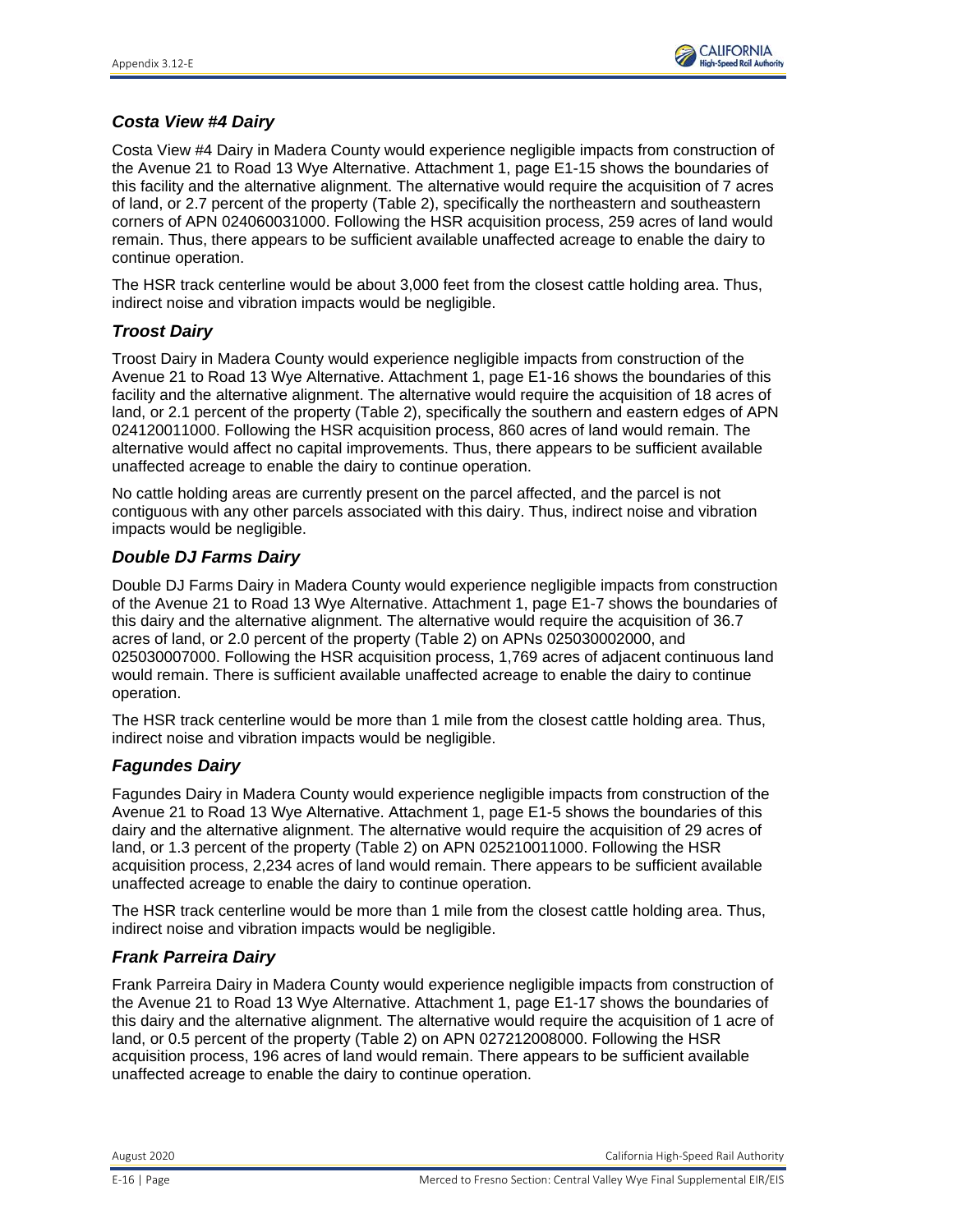

The HSR track centerline would be more than 4,000 feet from the closest cattle holding area. Thus, indirect noise and vibration impacts would be negligible.

# **SR 152 (North) to Road 11 Wye Alternative**

### **Severe Impacts**

# *AJF Dairy*

AJF Dairy in Madera County would experience severe impacts from construction of the SR 152 (North) to Road 11 Wye Alternative. Attachment 1, page E1-1 shows the boundaries of this dairy and the alternative alignment. The alternative would require the acquisition of 130 acres of land, or 24.6 percent of the property on the northeastern portion of the westernmost parcel and the southern edge of the easternmost parcels, and would bisect this property (Table 2). The alternative would displace about 20.2 acres on the northeastern portion of the property, which contains animal holding areas, associated facilities, and a wastewater treatment pond on APN 025200004000. Following the HSR acquisition process, 422 acres of unaffected land would remain in four discontinuous parcels. All of the capital improvements would need to be relocated as a result. Relocating the treatment pond would require the dairy operator to acquire a permit from the Central Valley RWQCB, which would be both expensive and time consuming.

The remaining parcels would have sufficient acreage to relocate the facilities at a distance greater than 100 feet from the HSR track centerline. Thus, indirect noise and vibration impacts would be negligible.

# *Fagundes Dairy*

Fagundes Dairy in Madera County would experience moderate impacts from construction of the SR 152 (North) to Road 11 Wye Alternative. Attachment 1, page E1-5 shows the boundaries of this dairy and the alternative alignment. The alternative would require the acquisition of 60 acres of land, or 2.7 percent of the property (Table 2). The alternative would affect capital improvements on multiple parcels. Following the HSR acquisition process, 2,203 acres of land would remain. There appears to be sufficient available unaffected acreage to enable the dairy to continue operation. The construction impact on this facility would be moderate.

The distance of the HSR track centerline from the closest cattle holding area varies by parcel. In some cases, the remainder parcel is small enough that the displaced holding facility would have to be rebuilt within 100 feet of the centerline. Thus, indirect noise and vibration impacts would be moderate.

### **Moderate Impacts**

### *Brasil Dairy*

Brasil Dairy in Merced County would experience moderate impacts from construction of the SR 152 (North) to Road 11 Wye Alternative. Attachment 1, page E1-4 shows the boundaries of this dairy and the alternative alignment. The alternative would require the acquisition of 23 acres of land, or 7.6 percent of the property (Table 2) on the eastern portion of the property, which contains holding facilities, feed storage lots, and associated buildings on APN 074160040000. Following the HSR acquisition process, 280 acres of adjacent continuous land would remain. Thus, there appears to be sufficient available unaffected acreage to enable the dairy to continue operation. The construction impact on this facility would be moderate because of impacts on capital improvements.

The HSR track centerline would be within 100 feet of the closest cattle holding area. Thus, indirect noise and vibration impacts would be moderate.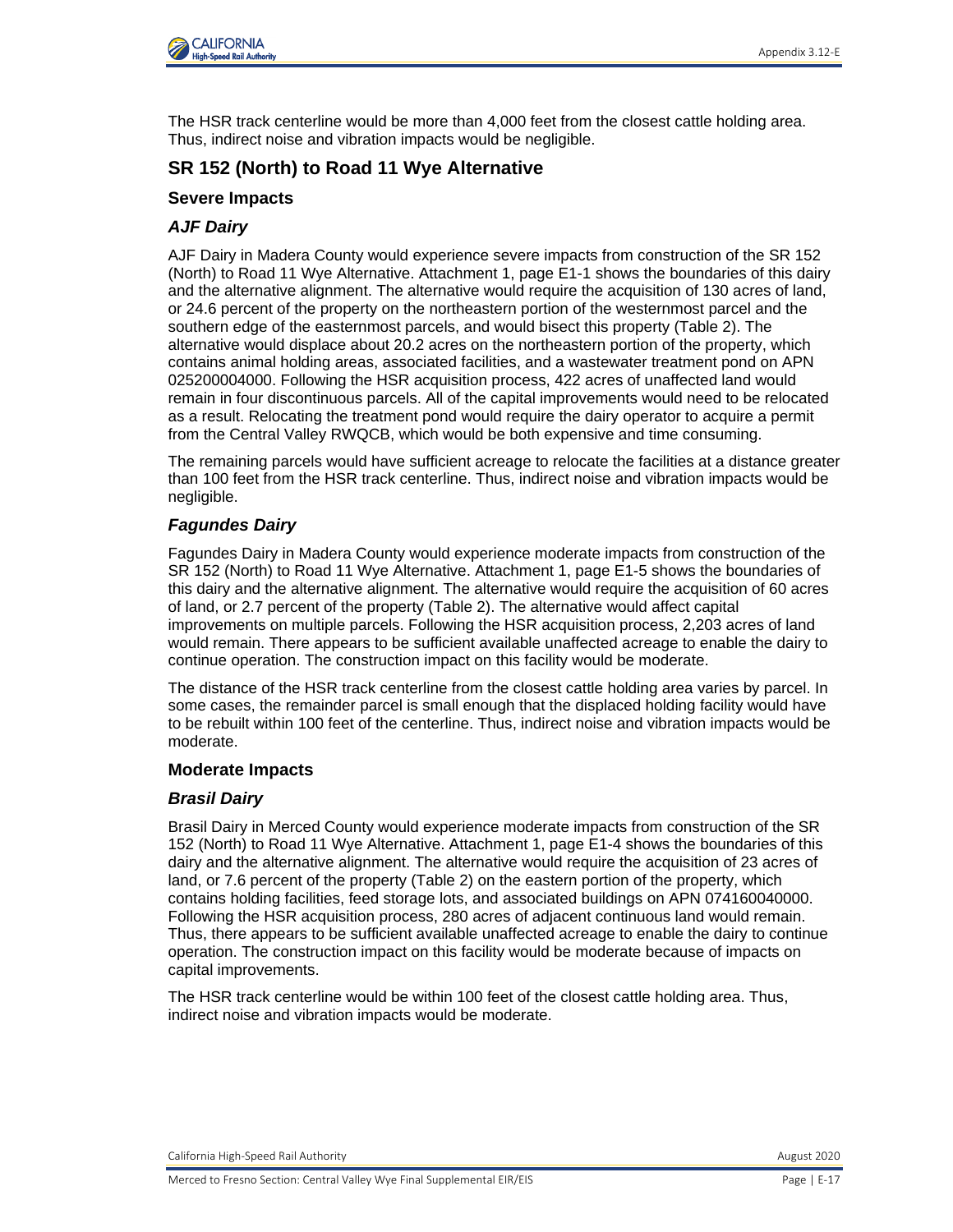

# **Negligible Impacts**

### *O'Banion Ranches*

O'Banion Ranches in Merced County would experience negligible impacts from construction of the SR 152 (North) to Road 11 Wye Alternative. Attachment 1, page E1-8 shows the boundaries of this dairy and the alternative alignment. The alternative would require the acquisition of 2 acres of land, or 0.7 percent of the property (Table 2) on APN 085270020. Following the HSR acquisition process, 321 acres of land would remain. The alternative would affect no capital improvements. There is sufficient available unaffected acreage to enable the dairy to continue operation.

The HSR track centerline would be approximately 1,500 feet from the closest cattle holding area. Thus, indirect noise and vibration impacts would be negligible.

### *De Jager Dairy So.*

De Jager Dairy So. in Merced County would experience negligible impacts from construction of the SR 152 (North) to Road 11 Wye Alternative. Attachment 1, page E1-9 shows the boundaries of this dairy and the alternative alignment. The alternative would require the acquisition of less than 1 acre of land of the easternmost portion of the property, or less than 0.1 percent of the property (Table 2) on APN 075100024. Following the HSR acquisition process, 2,823 acres of adjacent continuous land would remain. The alternative would affect no capital improvements. There is sufficient available unaffected acreage to enable the dairy to continue operation.

The HSR track centerline would be about 1 mile from the closest cattle holding area. Thus, indirect noise and vibration impacts would be negligible.

# **WASTEWATER TREATMENT AND WASTEWATER APPLICATION LANDS**

The tables in this section show wastewater treatment ponds and agricultural land used for wastewater application, including disposal of solid waste, as identified by the Central Valley RWQCB (Central Valley RWQCB 2011, 2012).

Table 4 provides a summary by dairy of the existing wastewater application areas that would be affected by each alternative. Attachment 2 shows affected parcels permitted for wastewater disposal associated with each confined animal agriculture facility.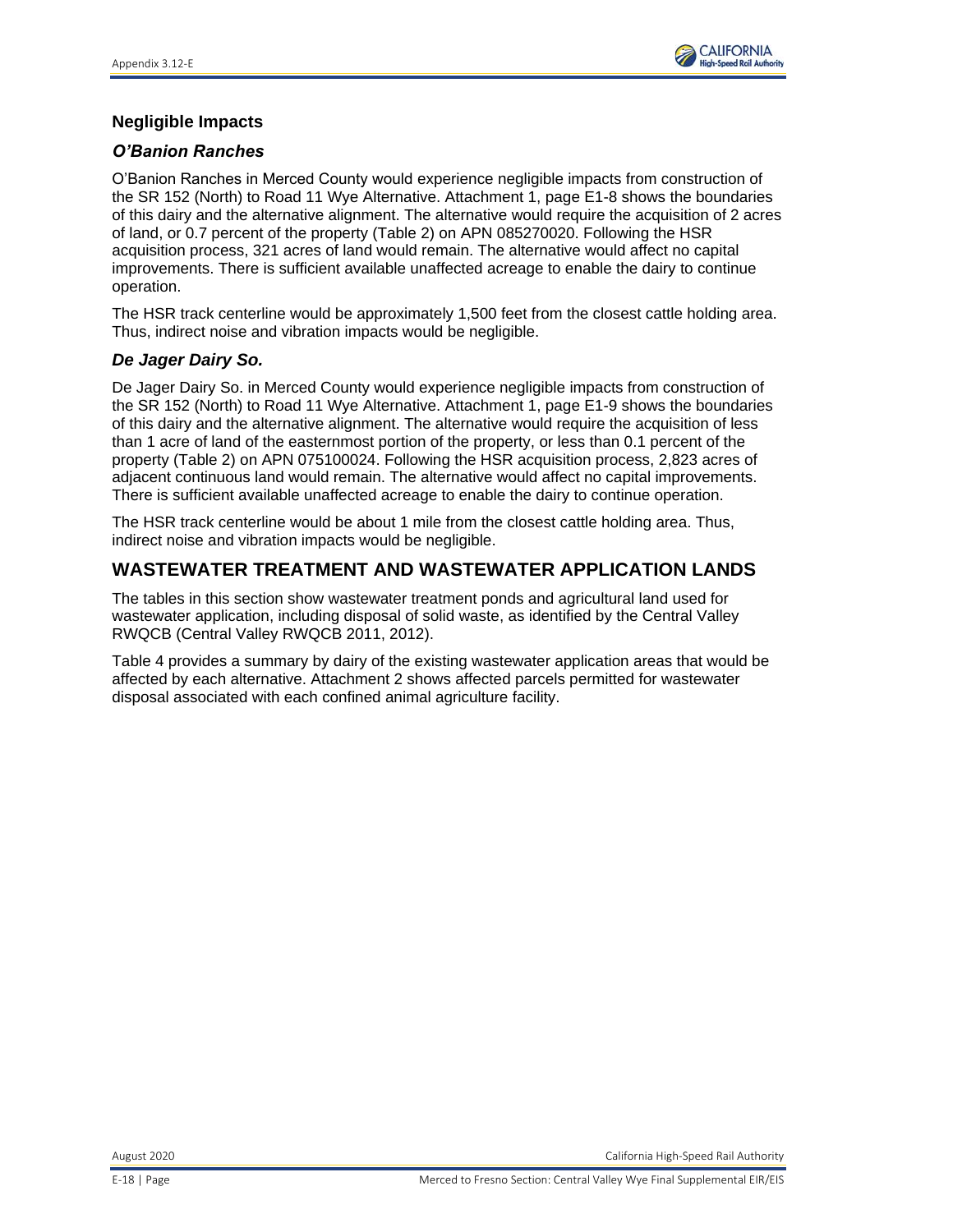### **Table 4 Affected On-Site Wastewater Lands by Alternative**

|                           | SR 152 (North) to<br>Road 13 Wye                                          |                                                                                              | SR 152 (North) to                        | Road 19 Wye                                                                                  |                                          | <b>Avenue 21 to</b><br>Road 13 Wye                                                                     | SR 152 (North) to<br>Road 11 Wye         |                                                                                              |                                          |
|---------------------------|---------------------------------------------------------------------------|----------------------------------------------------------------------------------------------|------------------------------------------|----------------------------------------------------------------------------------------------|------------------------------------------|--------------------------------------------------------------------------------------------------------|------------------------------------------|----------------------------------------------------------------------------------------------|------------------------------------------|
| <b>Dairy</b>              | <b>On-Site</b><br><b>Wastewater</b><br><b>Application</b><br>Area (acres) | <b>On-Site</b><br><b>Wastewater</b><br><b>Application</b><br><b>Area Affected</b><br>(acres) | Percentage<br>of Area<br><b>Affected</b> | <b>On-Site</b><br><b>Wastewater</b><br><b>Application</b><br><b>Area Affected</b><br>(acres) | Percentage<br>of Area<br><b>Affected</b> | <b>On-Site</b><br><b>Wastewater</b><br><b>Application</b><br><b>Area</b><br><b>Affected</b><br>(acres) | Percentage<br>of Area<br><b>Affected</b> | <b>On-Site</b><br><b>Wastewater</b><br><b>Application</b><br><b>Area Affected</b><br>(acres) | Percentage<br>of Area<br><b>Affected</b> |
| <b>Merced County</b>      |                                                                           |                                                                                              |                                          |                                                                                              |                                          |                                                                                                        |                                          |                                                                                              |                                          |
| Antonio Brasil Dairy      | 257                                                                       | $\blacksquare$                                                                               | $\blacksquare$                           | $\sim$                                                                                       |                                          | 12                                                                                                     | 4.7                                      | $\blacksquare$                                                                               |                                          |
| De Jager Dairy #2 North   | 1,467                                                                     | $\blacksquare$                                                                               | L.                                       | 48                                                                                           | 3.3                                      | $\blacksquare$                                                                                         | $\blacksquare$                           | $\blacksquare$                                                                               | $\overline{a}$                           |
| De Jager Dairy So.        | 2,824                                                                     | 5                                                                                            | 18.9                                     | $\blacksquare$                                                                               | $\blacksquare$                           | 5                                                                                                      | 0.2                                      | $\leq$ 1                                                                                     | < 0.1                                    |
| O'Banion Ranches          | 323                                                                       | $\overline{2}$                                                                               | 0.7                                      | $\overline{2}$                                                                               | 0.7                                      | 48                                                                                                     | 14.9                                     | $\overline{2}$                                                                               | 0.7                                      |
| <b>Madera County</b>      |                                                                           |                                                                                              |                                          |                                                                                              |                                          |                                                                                                        |                                          |                                                                                              |                                          |
| AJF Dairy                 | 552                                                                       | 104                                                                                          | 18.9                                     | 58                                                                                           | 10.5                                     | $\sim$                                                                                                 | $\blacksquare$                           | 130                                                                                          | 24.6                                     |
| Alfred Soares Dairy       | 189                                                                       | $\sim$                                                                                       | $\blacksquare$                           | $\sim$                                                                                       | $\sim$                                   | 15                                                                                                     | 8.1                                      | $\sim$                                                                                       | $\sim$                                   |
| <b>Brasil Dairy</b>       | 303                                                                       | 28                                                                                           | 9.2                                      | 28                                                                                           | 9.3                                      | $\blacksquare$                                                                                         | $\sim$                                   | 23                                                                                           | 7.6                                      |
| Costa View #4 Dairy       | 267                                                                       | $\blacksquare$                                                                               |                                          | $\blacksquare$                                                                               | $\blacksquare$                           | $\overline{7}$                                                                                         | 2.7                                      | $\blacksquare$                                                                               |                                          |
| Domingos Ribeiro Dairy    | 252                                                                       | 32                                                                                           | 12.8                                     | $\blacksquare$                                                                               | $\blacksquare$                           | 17                                                                                                     | 6.6                                      | $\blacksquare$                                                                               | $\overline{a}$                           |
| Double DJ Farms Dairy     | 1,805                                                                     | 36                                                                                           | 2.0                                      | $\overline{a}$                                                                               |                                          | 37                                                                                                     | 2.0                                      |                                                                                              |                                          |
| <b>Fagundes Dairy</b>     | 2,263                                                                     | 85                                                                                           | 3.8                                      | 22                                                                                           | 1.0                                      | 29                                                                                                     | 1.3                                      | 60                                                                                           | 2.7                                      |
| Frank Parreira Dairy      | 197                                                                       | $\overline{\phantom{a}}$                                                                     | $\blacksquare$                           | $\blacksquare$                                                                               | $\overline{a}$                           | $\mathbf{1}$                                                                                           | 0.5                                      | $\blacksquare$                                                                               | $\sim$                                   |
| Joe Bertao & Sons Dairy   | 311                                                                       | $\overline{\phantom{a}}$                                                                     | $\overline{a}$                           | $\blacksquare$                                                                               | $\overline{a}$                           | 32                                                                                                     | 10.2                                     | $\blacksquare$                                                                               | $\sim$                                   |
| Tony Machado Dairy        | 176                                                                       | 15                                                                                           | 8.3                                      | $\Delta$                                                                                     | $\blacksquare$                           | $\blacksquare$                                                                                         | $\mathbf{r}$                             | $\blacksquare$                                                                               | $\blacksquare$                           |
| <b>Troost Dairy</b>       | 878                                                                       | $\sim$                                                                                       | $\blacksquare$                           | $\blacksquare$                                                                               | $\overline{a}$                           | 18                                                                                                     | 2.1                                      | $\blacksquare$                                                                               | $\overline{a}$                           |
| Vitoria Farms Dairy       | 213                                                                       | 22                                                                                           | 10.2                                     | $\blacksquare$                                                                               | $\overline{a}$                           | $\sim$                                                                                                 | $\blacksquare$                           | $\overline{a}$                                                                               | $\overline{\phantom{a}}$                 |
| Vlot Dairy & Heifer Ranch | 1,791                                                                     | $\blacksquare$                                                                               | $\blacksquare$                           | $\sim$                                                                                       | $\blacksquare$                           | 90                                                                                                     | 5.0                                      | $\blacksquare$                                                                               |                                          |

*Source: Merced County Assessor's Office, 2014; Madera County Assessor's Office, 2014; Central Valley RWQCB, 2011, 2012* SR = State Route